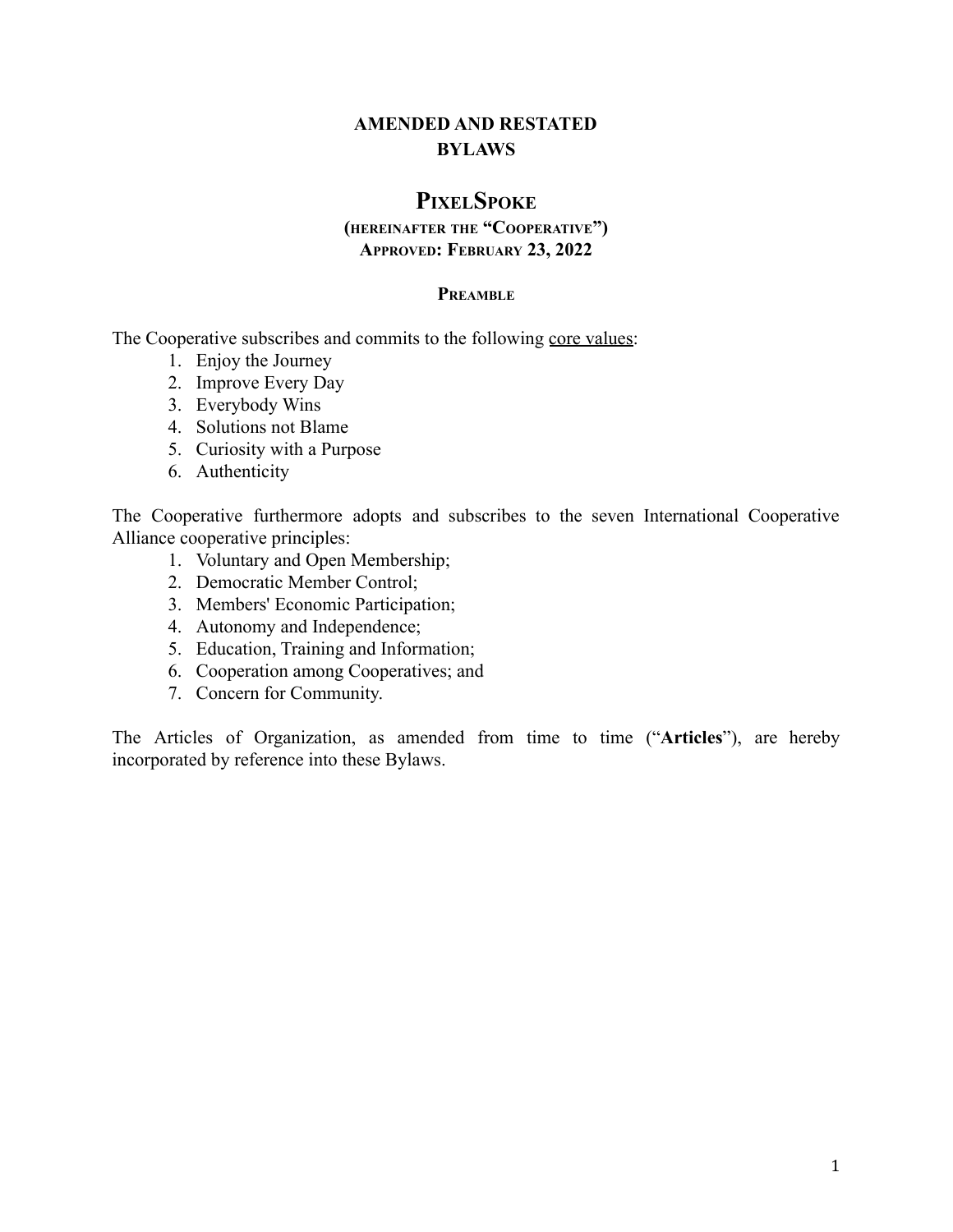## **TABLE OF CONTENTS**

- 1. [Article 1: Membership: Qualification, Admission, Withdrawal, and Termination](#page-2-0)
- 2. [Article 2: Meetings of Members](#page-7-0)
- 3. [Article 3: Directors and Board Structure](#page-10-0)
- 4. [Article 4: Duties of Directors and Management](#page-14-0)
- 5. [Article 5: Capital: Net Profits, Dividends, Losses, Fiscal Year](#page-16-0)
- 6. [Article 6: Dissolution or Sale of the Cooperative](#page-23-0)
- 7. [Article 7: Distribution of Bylaws and Amendments](#page-24-0)
- 8. [Article 8: Notices, Right to Information, and Confidentiality](#page-25-0)
- 9. [Article 9: Gender-Neutral Pronouns](#page-26-0)
- 10. [Schedule 1: Stock Price + Membership Dues](#page-27-0)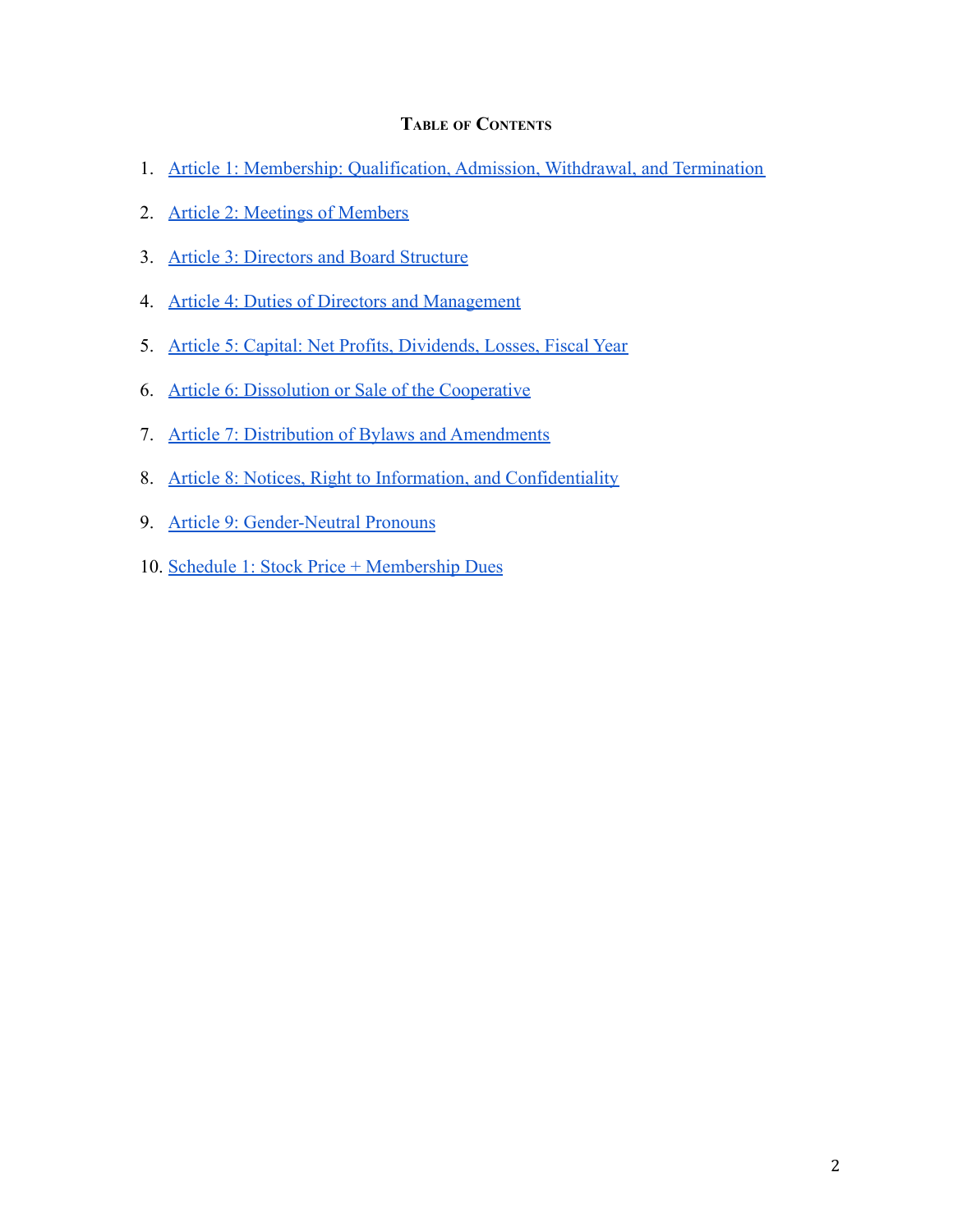#### **ARTICLE I**

# <span id="page-2-0"></span>**MEMBERSHIP QUALIFICATION, ADMISSION, WITHDRAWAL, AND TERMINATION**

- 1. **Qualifications for Membership**. Each of the following shall be a "**Member**" of the Cooperative and collectively, all classes of membership may be referred to herein as "**Members**." For purposes of these Bylaws, holders of Classes A and B Common Stock shall be considered and may be referred to as "**Patron Members**" and holders of Class C Preferred Stock shall be considered and may be referred to as "Investor **Members**", as those terms are defined in Article 58 of the Colorado statutes. The financial rights and responsibilities of each Class of Membership are more fully described in ARTICLE V of these Bylaws and in Membership Agreements entered into by each Member of the Cooperative.
- 1.1. **Class A Common Stock**. Effective March 1, 2022, Class A Common Stock shall no longer be issued as the purpose for issuance of Class A stock to a founding member is no longer needed. The one (1) issued and outstanding share of Class A stock shall be converted to one (1) share of Class B stock effective upon approval of the Class B members.
- 1.2. **Employee Members.** Subject to acceptance by the Board in its sole discretion, any natural person who meets the following eligibility requirements and applies for membership, may be admitted to the Cooperative as an "**Employee Member**":
	- 1.2.1. Agrees to purchase one (1) share of Class B Common Stock in the Cooperative (the "**Employee Share**" or "**Employee Stock**"), for the price set forth in **Schedule 1**. Employee Stock shall have full voting rights;
	- 1.2.2. Have successfully completed at least three (3) years of work for the Cooperative as an employee working at least 24 (twenty-four) hours per week or an independent contractor working at least 24 (twenty-four) hours per week, in conjunction with completing the employee-ownership training preceding the purchase of the Employee Share ("**Candidacy Period**").
	- 1.2.3. Have successfully been accepted by the affirmative vote of an eighty percent **(80%) super-majority** of Patron Members present and voting. In the case of an application by a former Employee Member, the Cooperative may waive the Candidacy Period and accept the former Employee Member immediately by the affirmative vote of an eighty percent **(80%) super-majority** of Patron Members present and voting;
	- 1.2.4. Agrees to undertake the patronage responsibilities prescribed by these Bylaws and by policies promulgated from time to time by the Board, or by member agreements executed in the ordinary course of business, including being a full-time employee or independent contractor of the Cooperative;
	- 1.2.5. Agrees to, at all times, maintain good standing as an employee or independent contractor of the Cooperative and as an Employee Member;
	- 1.2.6. Meets such other uniform conditions and qualification requirements as may be prescribed from time-to-time by the Board;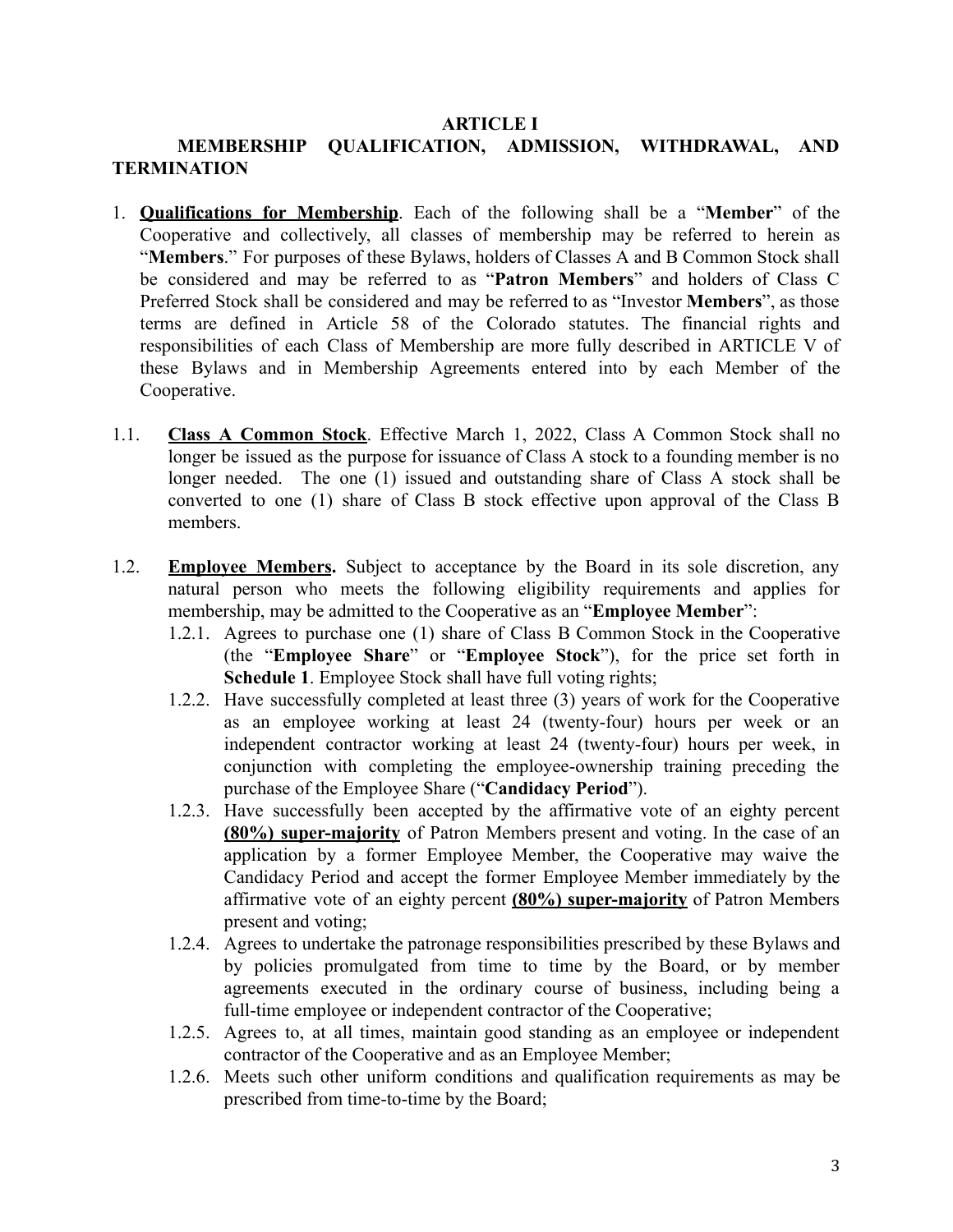- 1.2.7. Agrees to, at all times, abide by the Articles, these Bylaws, his/her Membership Agreement, and the rules and policies as may be established and adopted from time to time by the Members or the Board; and
- 1.2.8. Agrees to the distribution, as set out in ARTICLE V and **Schedule 1**.
- 1.3. **Investor Members***.* Subject to acceptance by the Board in its sole discretion, a natural person or entity (including a corporation, non-profit corporation or association, partnership, cooperative, limited cooperative association, limited liability cooperative, limited partnership, limited liability limited partnership, special purpose entity, or unincorporated association) ("**Entity**") that meets the following eligibility requirements and applies for and be admitted to the Cooperative as an "**Investor Member**":
	- 1.3.1. Agrees to purchase shares of Class C Preferred Stock (as defined in the Articles) on such terms and conditions, including terms regarding any dividends, as represented in those certain investment documents, which shall reference and incorporate therein these Bylaws;
	- 1.3.2. Agrees to meet any qualifications set forth in those certain investment documents;
	- 1.3.3. Acknowledges that such Preferred Stock carries no voting rights, except as required by law; and
	- 1.3.4. Agrees to at all times abide by the Articles, these Bylaws, the investor documents, and the rules and policies as may be established and adopted from time to time by the Members or the Board.
- 1.4. **Representations of Certain Members**. If a Member of the Cooperative is not a natural person, the Member may be represented by any individual, associate, officer, manager, or Member thereof duly authorized by the Member in writing delivered to any Director on the Board.
- 1.5. **Admission to Membership**. The Cooperative, through or by the Board, may admit to membership any applicant who (1) applies for admission for the purpose of participating in the activities of the Cooperative and (2) meets all the requirements for application and membership under these Bylaws, the statutes of the State of Colorado, and policies established by the Board; (3) purchases at least one (1) share of Stock in the Cooperative; and (4) executes a Membership Agreement or such other agreement as the Board may require; **except** that a person or entity shall not be eligible for membership if the Board finds, based on reasonable grounds, which shall not include discrimination on the basis of sex, race, ethnicity, national origin, sexual orientation, or any other status protected by federal or state law, that the applicant's admission would prejudice the interests, hinder, or otherwise obstruct, or conflict with, any purpose or operation of the Cooperative. Without limiting the generality of the foregoing, Class B Employee Members may pay for Class B Common Stock either in immediately available funds, via an installment payment plan, or via periodic deductions from payments or distributions made by the Cooperative to such Member.
- 1.6. **Multiple Membership Interests**. A Member may concurrently belong to multiple classes of membership and hold multiple shares of the Cooperative's stock, provided the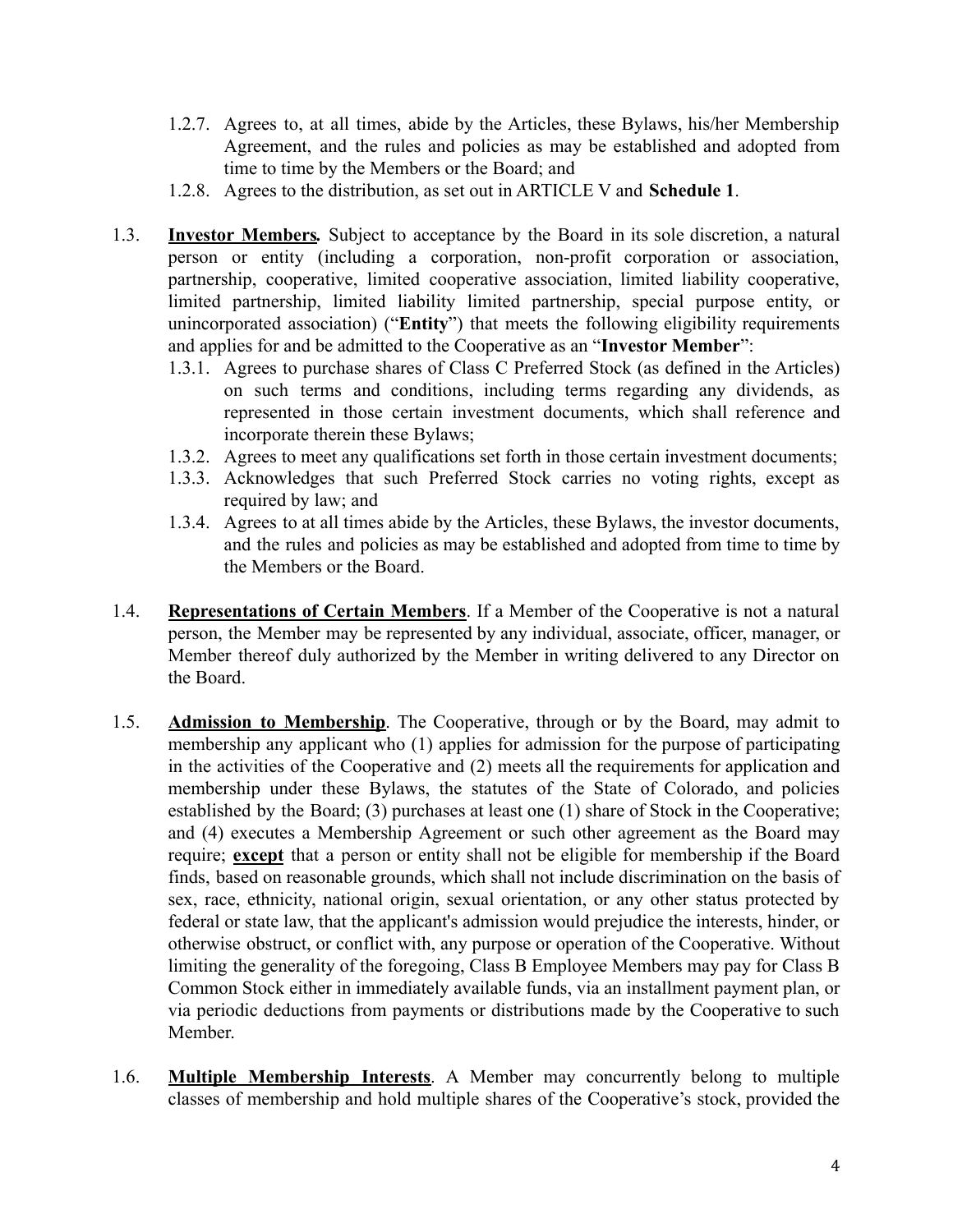Member meets all applicable eligibility requirements of each respective membership class and maintains membership of each class in good standing.

- 1.7. **Certificates of Interests in the Cooperative**. The Cooperative shall not be required to issue any certificates representing memberships, capital stock, or other investments in the cooperative. If certificates are issued, the restrictions on transfer of stock or membership shall be printed upon every certificate of stock or certificate of membership subject to the restrictions. Certificates shall also include the terms and conditions of redemption, if any.
- 1.8. **Restrictions on Transfer of Membership Interest**. No membership interest may be transferred to any person or entity not otherwise qualified to be a Member in the Cooperative or that does not patronize the Cooperative, in accordance with Section 1 above, **except** to an Entity controlled by such holder; or to the Cooperative upon the redemption or acquisition thereof by the Cooperative. Any purported transfer or any transfer that results from the operation of law shall be void and of no effect, unless consented to in writing by the Board and entered into the records of the Cooperative. If in the sole discretion of the Board of Directors, membership is at any time held by any person or entity not otherwise eligible to hold the same, the Board of Directors may in its sole discretion, either redeem the proceeds of such membership interest, including any unredeemed notices of allocation, or transfer such membership interest to a non-membership equity account upon written notification to the holder thereof and the person or entity shall not be entitled to vote at the membership meeting of the Cooperative. Additional restrictions on transfer of membership interest in the Class C Preferred Stock may be defined in an Investor Member Agreement.

# 1.9. **Withdrawal**.

- 1.9.1. A Member may withdraw from the Cooperative by providing thirty (30) calendar days prior written notice of the Member's intent to withdraw to the Board.
- 1.9.2. A withdrawing Member shall be considered an active Member entitled to all benefits entitled and accruing thereto pursuant to these Bylaws until the withdrawal becomes effective.
- 1.9.3. Withdrawal by a Patron Member of their membership does not automatically result in resignation as an employee of the Cooperative; however, resignation as an employee results in automatic withdrawal as an Employee Member.
- 1.9.4. Unless a Member has withdrawn because the Member has died, dissolved its business, is no longer eligible for membership in the Cooperative, or because of a violation of any agreements, policies, or procedures of the Cooperative, a Member who withdraws shall be eligible to reapply for membership in the Cooperative at any time following the effective date of such withdrawal.
- 1.9.5. Notwithstanding a Member's right to withdraw, the Board reserves the right to delay, postpone, withdraw, suspend or otherwise decide unilaterally the timing and method by which the equity represented by a Member's Stock may be redeemed. The Board shall have the sole discretion to determine the timing and method of any redemption of a Member's equity.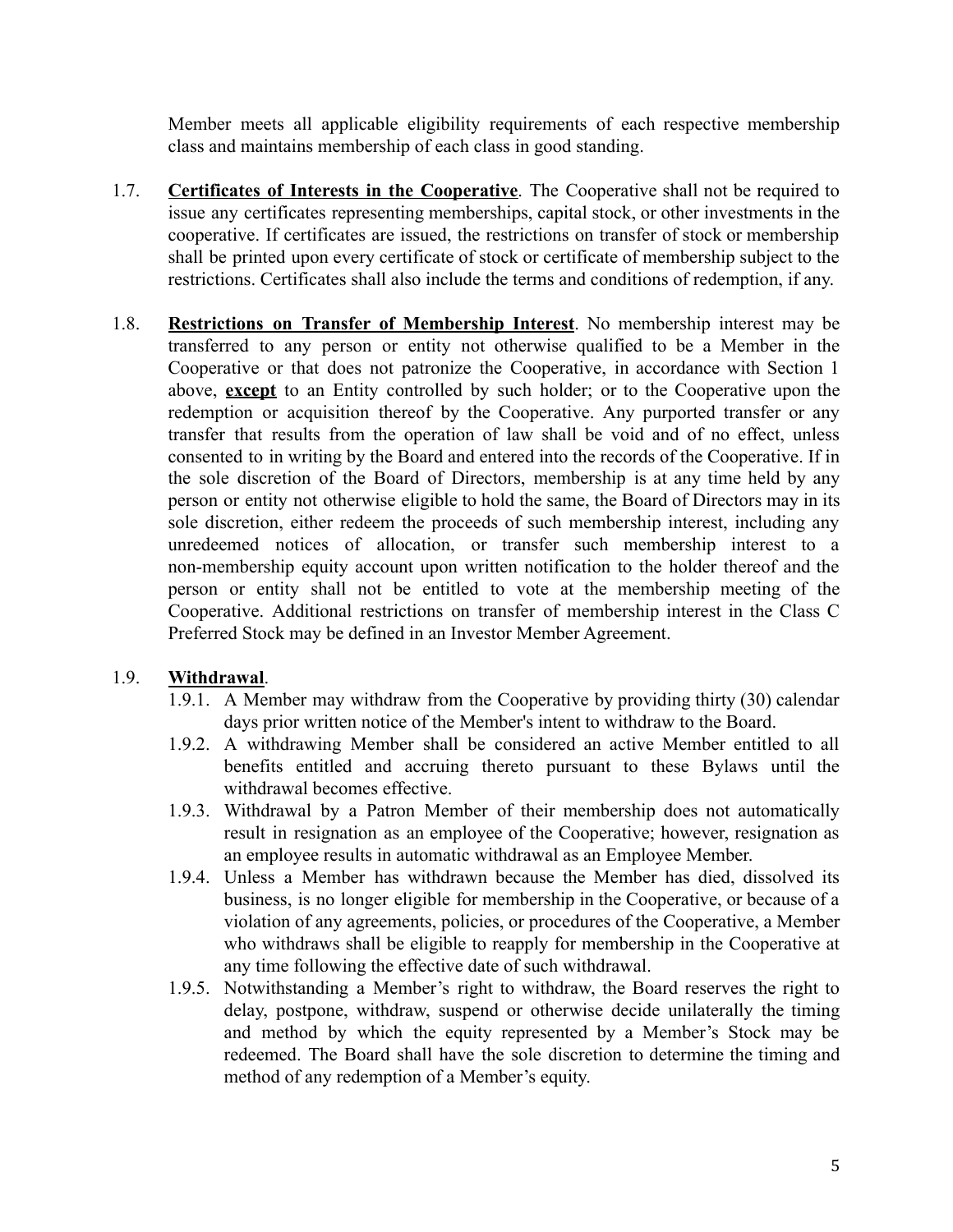## 1.10. **Termination of Employee Members as a Member**.

If, following a hearing, prior to which the Cooperative gave an Employee Member five (5) calendar days written notice of such hearing, the Board or such other authorized Committee, shall find that such Member has: (1) violated any provision of or made a misrepresentation under the Membership Agreement, or any other policy or procedures of the Cooperative; (2) otherwise ceased to be eligible for membership in the Cooperative (including due to death, insolvency, or incapacity); (3) otherwise been disruptive to the orderly operation of the Cooperative or frustrated the Cooperative's purpose or efforts, the Board may terminate, by a **simple majority vote** of all dis-interested Directors present and voting on the matter, effective immediately, such Member's voting rights and/or, in its sole discretion, membership in the Cooperative.

- 1.11. **Termination of Investor Members**. The Cooperative, by or through the Board of Directors, may terminate an Investor Member's membership interest in the Cooperative only by a passing vote of the Board, and subject to certain investment agreements, which govern the terms of an Investor Member's membership interest in the Cooperative. When termination of an Investor Member's membership becomes effective, the Investor Member's membership in the Cooperative shall cease and be terminated, notwithstanding that the Board shall, in its sole discretion, determine the timing and method of any redemption of an Investor Member's equity interests.
- 1.12. **Rights and Interest on Withdrawal or Termination**. On the date that a Member's withdrawal becomes effective or upon the termination of the Member's membership in the Cooperative by the Board, all rights and interests of the Member in the Cooperative shall cease and the Member shall be entitled only to payment for the value of the Member's equity interest in the Cooperative. The equity interest of Employee Members is defined as the original purchase price paid by the Employee Member for one (1) share of Employee Stock acquired as a condition for membership as set out in the **Schedule 1** ("**Terminated Patron Membership Redemption Price**"). Within one-hundred and twenty (120) days after the effective date of the Member's withdrawal or termination, the Cooperative shall consider distributing to the Member the Terminated Patron Membership Redemption Price, either in cash, by issuing a promissory note, converting to Investor Stock, or some combination thereof, to be decided in the sole discretion of the Board. Notwithstanding the foregoing, the Board shall have the sole discretion to delay, withhold, modify, or otherwise control the timing of any redemption or equity distribution if it would impair the financial health of the cooperative. The property rights and interest of Investor Members are defined in that certain Investor Member Agreement or such other agreement as may govern the terms of an Investor Member's membership interest in the Cooperative.
- 1.13. **Consent to Tax Treatment**. Each individual or entity which becomes a Member of this Cooperative shall by such act alone agree to take into account on the Member's income tax return any Patronage Dividends which are made in qualified written notices of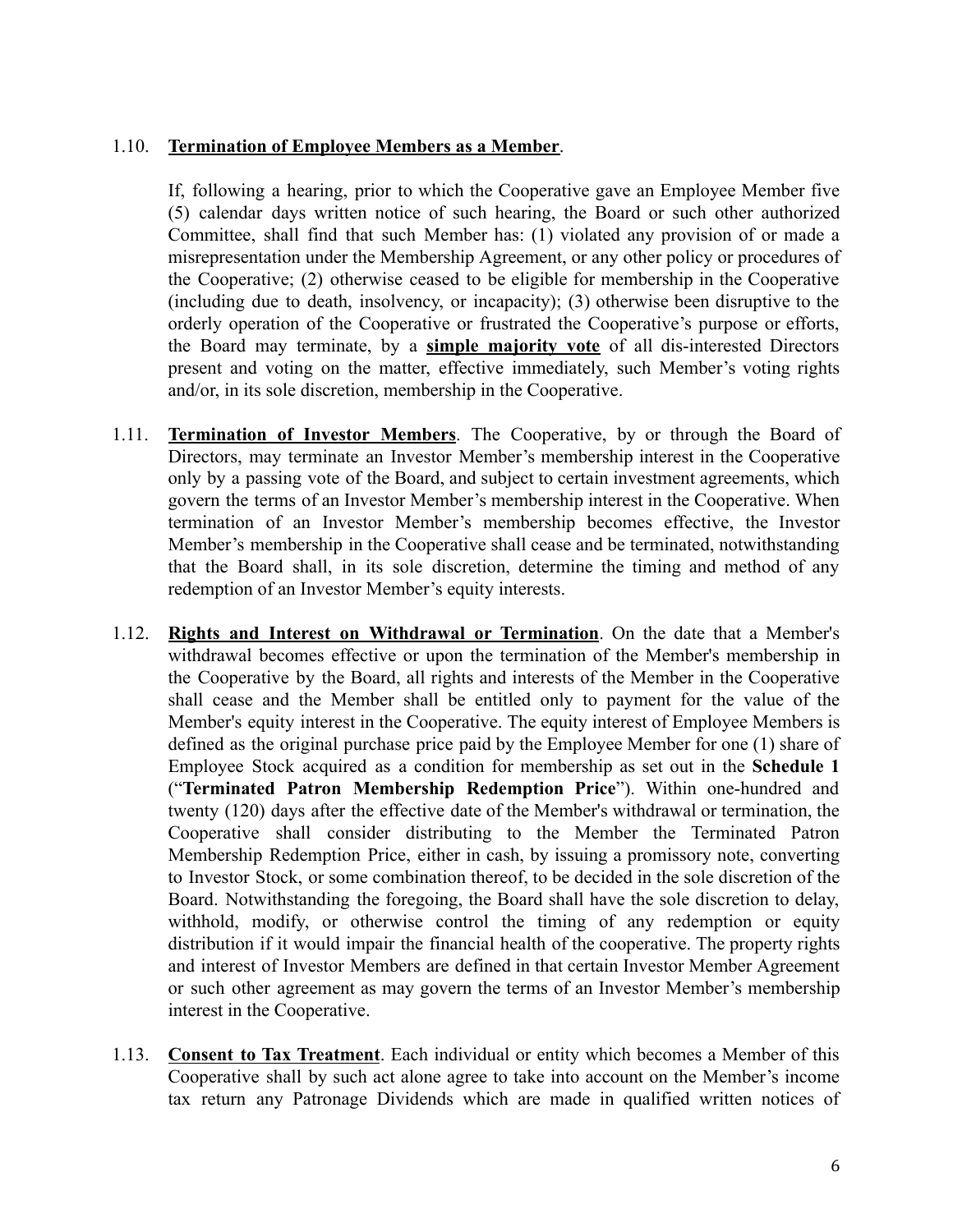allocation at their stated dollar amounts in the manner provided in Section 1385(a) of the Internal Revenue Code of 1986, as amended (the "**Code**") in the taxable year in which the Member receives the qualified written notices of allocation. Each Member shall be solely responsible for any tax liability incurred as a result of patronage with the Cooperative. Each Member shall indemnify and forever hold harmless the Cooperative from any claims of any kind arising out of their patronage or their purchase or holding of Stock in the Cooperative.

1.14. **Record of Members**. A record of the Members and their full names, addresses, and, if required for tax reporting purposes, social security or tax identification numbers shall be kept by the Cooperative. Each Member shall notify the person maintaining the records of the Cooperative as provided in Section 7-58-112, C.R.S. ("**Secretary**") or such other representative as authorized by the Board immediately of any change in the Member's address, social security number or tax identification number.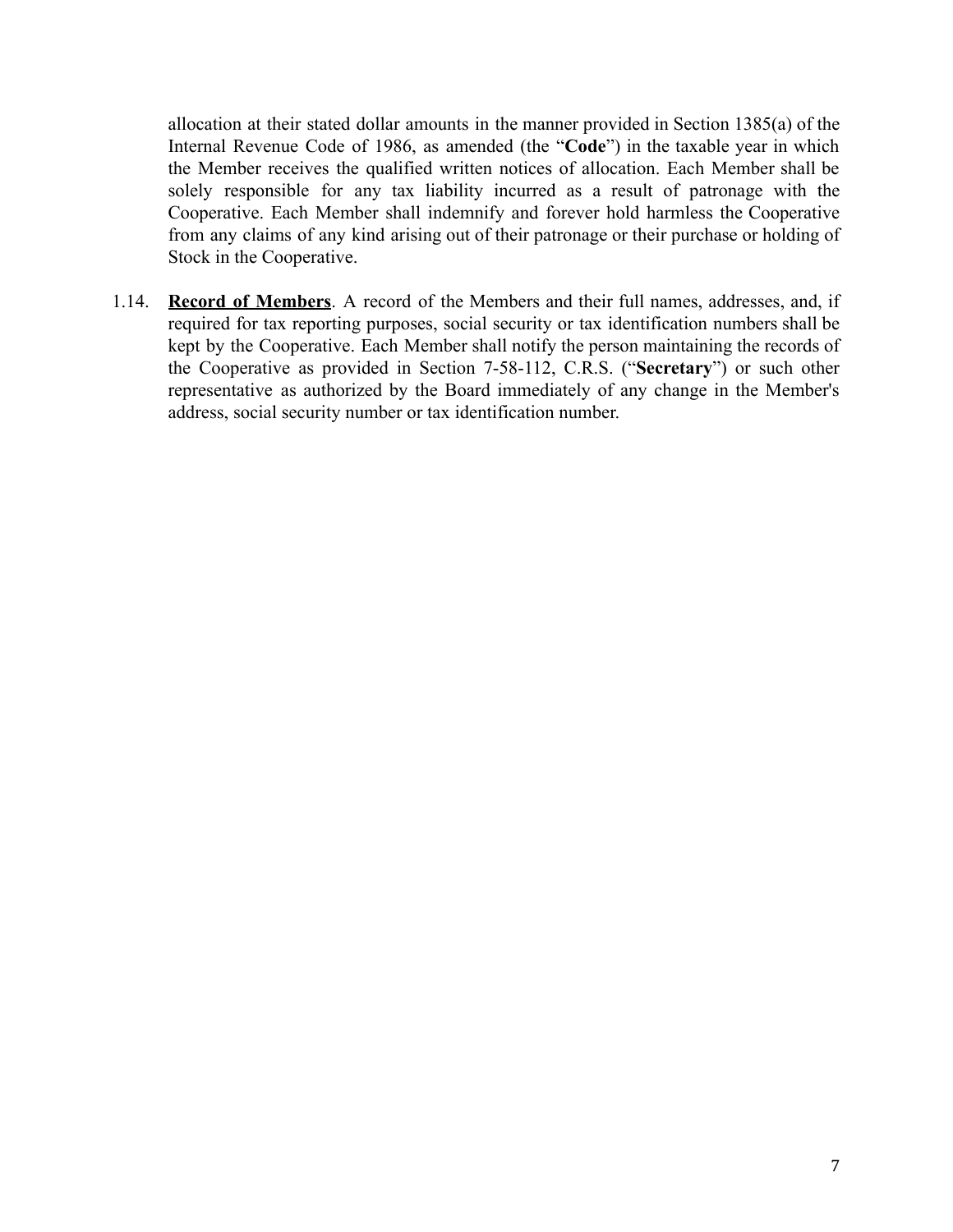#### **ARTICLE II MEETINGS OF MEMBERS**

- <span id="page-7-0"></span>2.1. **Regular Annual Membership Meeting**. A regular annual membership meeting of all Members shall be held annually within one hundred eighty (180) days after the close of the fiscal year on a date and at such time and place in the area served by the Cooperative as may be determined by the Board in its sole discretion and specified in the proper notice of the meeting. At all regular meetings of Members, any and all lawful business may be brought before the meeting regardless of whether stated in the notice of the meeting; except that amendments to the Articles or the Bylaws of the Cooperative or other action required to be stated in the notice of the meeting shall not be subject to action, unless notice thereof is stated in the notice of the meeting. Any Member votes to be taken on business brought before a regular meeting of Members shall require the Board to specify which Member classes shall be eligible to vote on each matter. The Board shall prepare and post a list of Members eligible to vote on the matters to be voted on at the meeting ("**Membership List**") in a conspicuous location during a regular annual membership meeting.
- 2.2. **Special Membership Meetings**. Special meetings of the Members of the Cooperative may be called at any time by order of the Board of Directors, by such officer(s) as may be designated in these Bylaws, or upon a written petition of at least **fifty percent (50%)** of the Patron Members, such petition delivered to the Board of the Cooperative stating the specific business to be brought before the meeting and shall state the time, date, and place of the meeting. The petition shall specify a date for such Special Membership Meeting that is no less than ten (10) days and no more than sixty (60) days from the date of the petition. The place stated in the petition shall be a place reasonably convenient for the general membership in so much as any meeting shall include the option to join remotely via conference call or video. At all special meetings of the Members, business brought before the meeting shall be limited to the purpose stated in the notice. The Board shall prepare and shall post the Membership List in a conspicuous location during a special membership meeting. Any Member votes to be taken during a special meeting of Members shall require the Board to specify which Member classes shall be eligible to vote on the matter stated in the notice, which shall in all cases include the class of Members represented by a written petition, if applicable.
- 2.3. **Notice of Meetings**. Written notice of every regular and special meeting of the Members shall be prepared and sent in accordance with ARTICLE VIII to the last known mailing address or email address of each Member not less than ten (10) days before the meeting. The notice shall state the time and place, the business to come before the meeting, and which Membership classes shall be eligible to vote at such meeting. The Board shall certify on the notice of meeting which Membership classes shall be entitled to vote at such meetings. No business shall be transacted at special meetings other than that referred to in the written notice.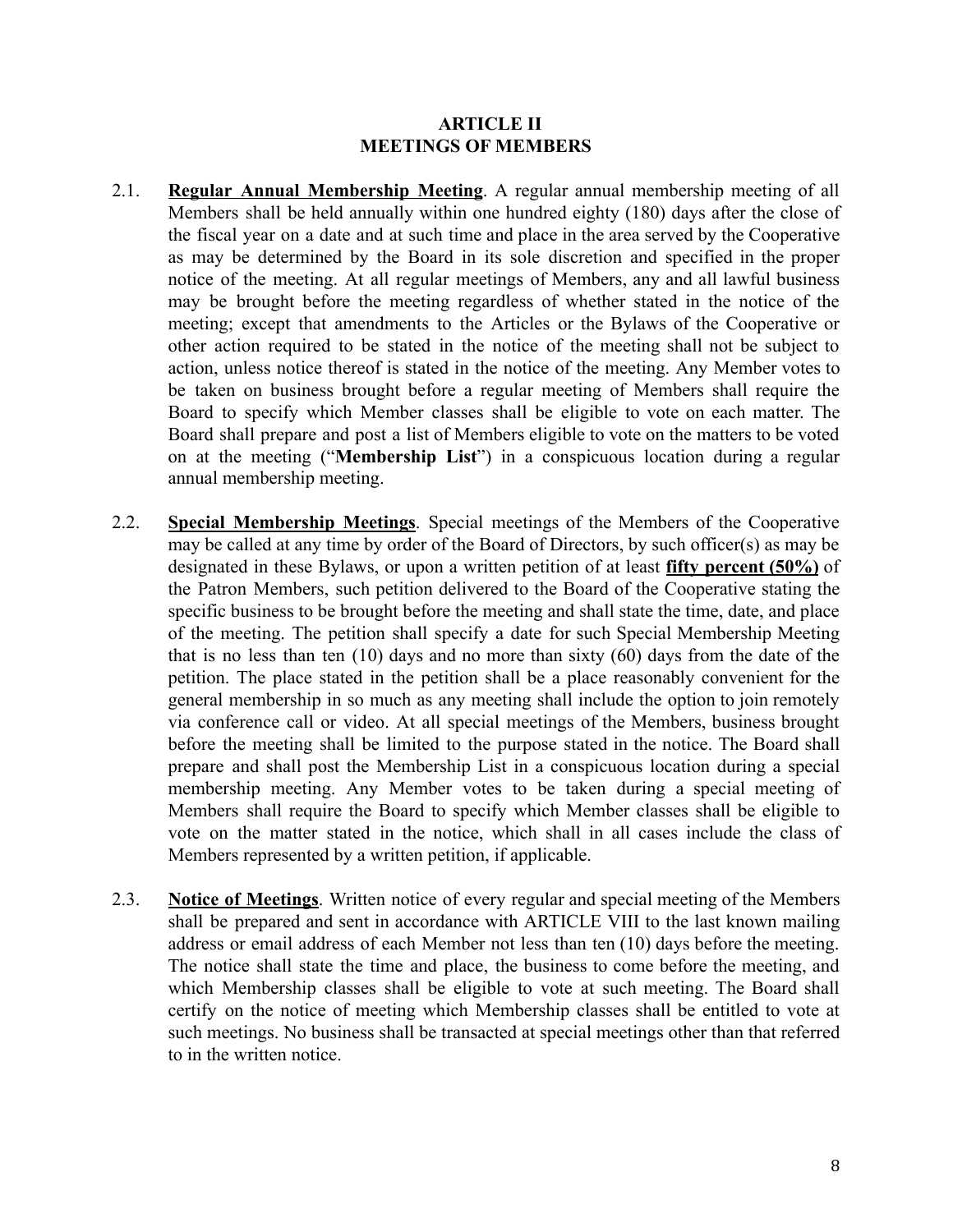- 2.4. **Waiver of Notice**. When any notice is required to be given to any Member of the Cooperative by law or under the provisions of the Articles or these Bylaws, a waiver thereof shall be equivalent to the delivery of proper notice, *provided* such waiver is in writing signed by the Member entitled to the notice, whether before, at, or after the time stated in the notice.
- 2.5. **Waiver by Attendance**. By attending a meeting, a Member: (1) waives objection to lack of notice or defective notice of the meeting unless the Member, at the beginning of the meeting, objects to the holding of the meeting or the transacting of business at the meeting; and (2) waives objection to consideration at the meeting of a particular matter not within the purpose or purposes described in the meeting notice unless the Member objects to considering the matter when it is presented. "Attendance" shall include attendance in person at any meeting, participating in a telephonic meeting, or participation by signing into a tele-conference or other form of internet on-line meeting format as prescribed by the Board of Directors for that particular meeting.
- 2.6. **Participation**. Members may attend or conduct an annual members' meeting through any means of communication, including in person, telephone, internet- or video conference, if all members attending the meeting can effectively communicate with each other during the meeting.
- 2.7. **Quorum.** The presence of **seventy percent (70%)** of the total number of Employee Members or thirty (30) Employee Members present and voting in person or by proxy, whichever is less, shall constitute a quorum for the transaction of business at any meeting of the Patron Members, except for the transaction of business concerning which a different quorum is specifically provided by law. In the event a quorum is not present or is lost during the meeting, the meeting may be recessed or adjourned from time to time without further notice by a majority of those present until a quorum is obtained. Any business may be transacted at the resumption of the recessed meeting that might have been transacted at the originally called meeting.

# 2.8. **Voting at Meetings**.

- 2.8.1. *Voting.* Provided quorum exists, all matters shall require an affirmative vote of a **simple majority** of the Patron Members present and entitled to vote, except as otherwise specifically provided by law, the Articles or these Bylaws.
- 2.8.2. *Proxy and Cumulative Voting*. Voting by proxy is permitted at all meetings, provided the proxy vote is appointed to another Patron Member or Investor Member, as applicable, and the authorization is memorialized in writing, signed by both Members. Cumulative voting is prohibited at any and all meetings of the Cooperative. For purposes of this section 2.8.3, all duly prepared and delivered powers of attorney shall be considered to be proxies.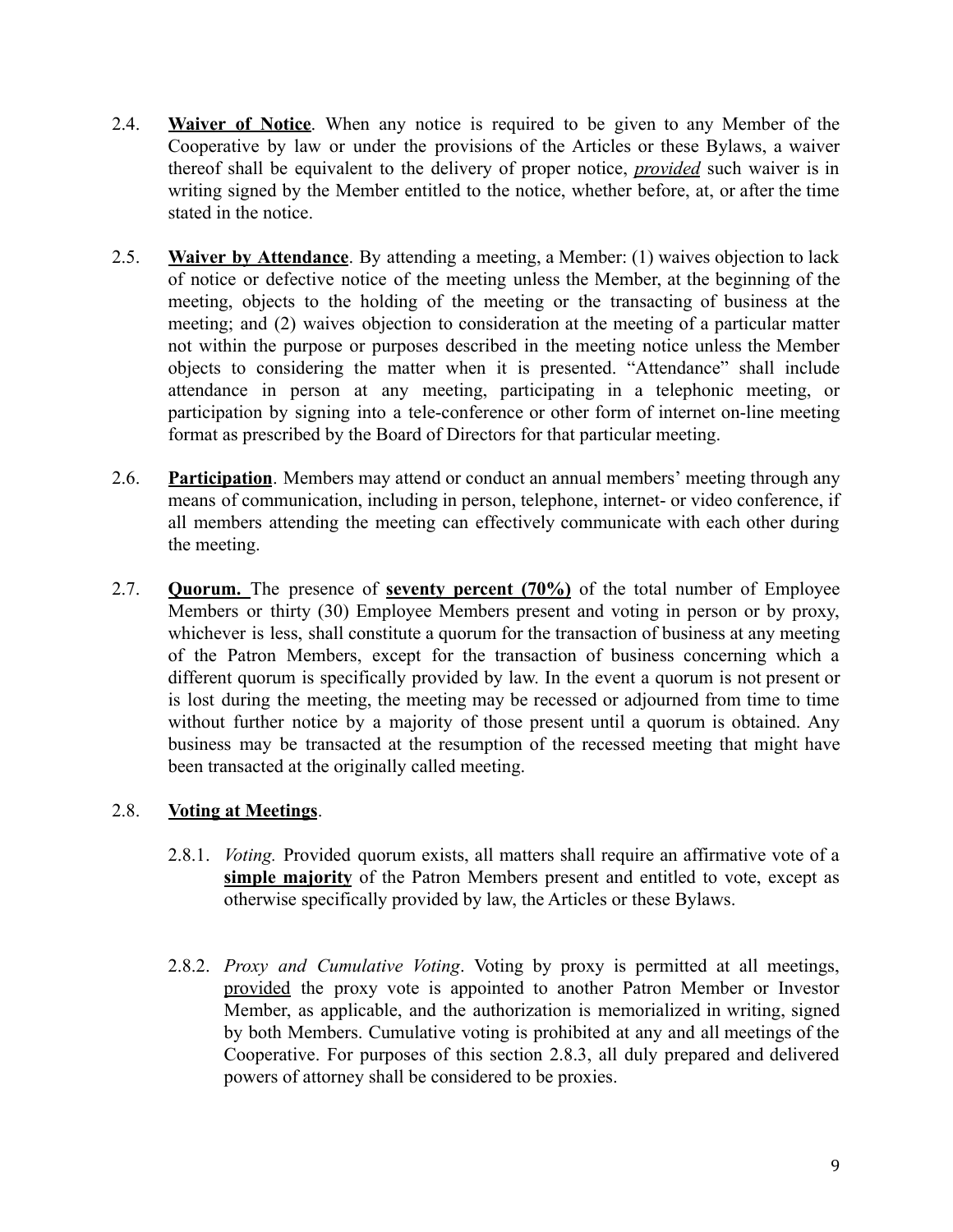- 2.8.3. *Voting by Mail or by Electronic Means*. For any meetings of Members, the Board of Directors, at its election, may submit motions, resolutions, or other matters to be voted upon to Members for vote by ballots transmitted by mail through the U.S. Postal Service or by any electronic means (including, but not limited to, email ballots, internet drop-box voting, website, or other electronic voting systems) that the Board deems reasonable and that will allow all of the Members to vote. The ballots may be returned to the Cooperative by mail, by email, or by any other reasonable means, as directed in instructions to be delivered with the ballots. Ballots shall not be counted in a meeting convened to consider the same or a related motion, resolution, or matter.
- 2.9. **Order of Business**. All membership meetings of the Cooperative shall be presided upon in accordance with these Bylaws. The Board shall designate the presiding officer of the Members meeting. The officer presiding over membership meetings shall have the discretion to adopt and enforce formal governance procedures and rules. The following order of business shall be used as a guide insofar as is applicable and desirable:
	- 1) Determination of quorum
	- 2) Proof of due notice of meeting
	- 3) Reading and disposition of minutes of prior meeting, if applicable
	- 4) Financial report
	- 5) Report of the Board
	- 6) Reports of Committees
	- 7) Nominations for vacancies on the Board
	- 8) Elections
	- 9) Unfinished business
	- 10) New business
	- 11) Adjournment

#### 2.10. **Action without a Meeting**.

- 2.10.1. Any action required or permitted by this Article to be taken at a Members meeting may be taken without a meeting if notice of the proposed action is given as set out in Section 2.10.2 and ARTICLE VIII below, and if all of the Members entitled to vote thereon consent to the action in a record.
- 2.10.2. Notice for action without a meeting shall describe the proposed action and specify the date on or before which consent to be given must be received by the Cooperative.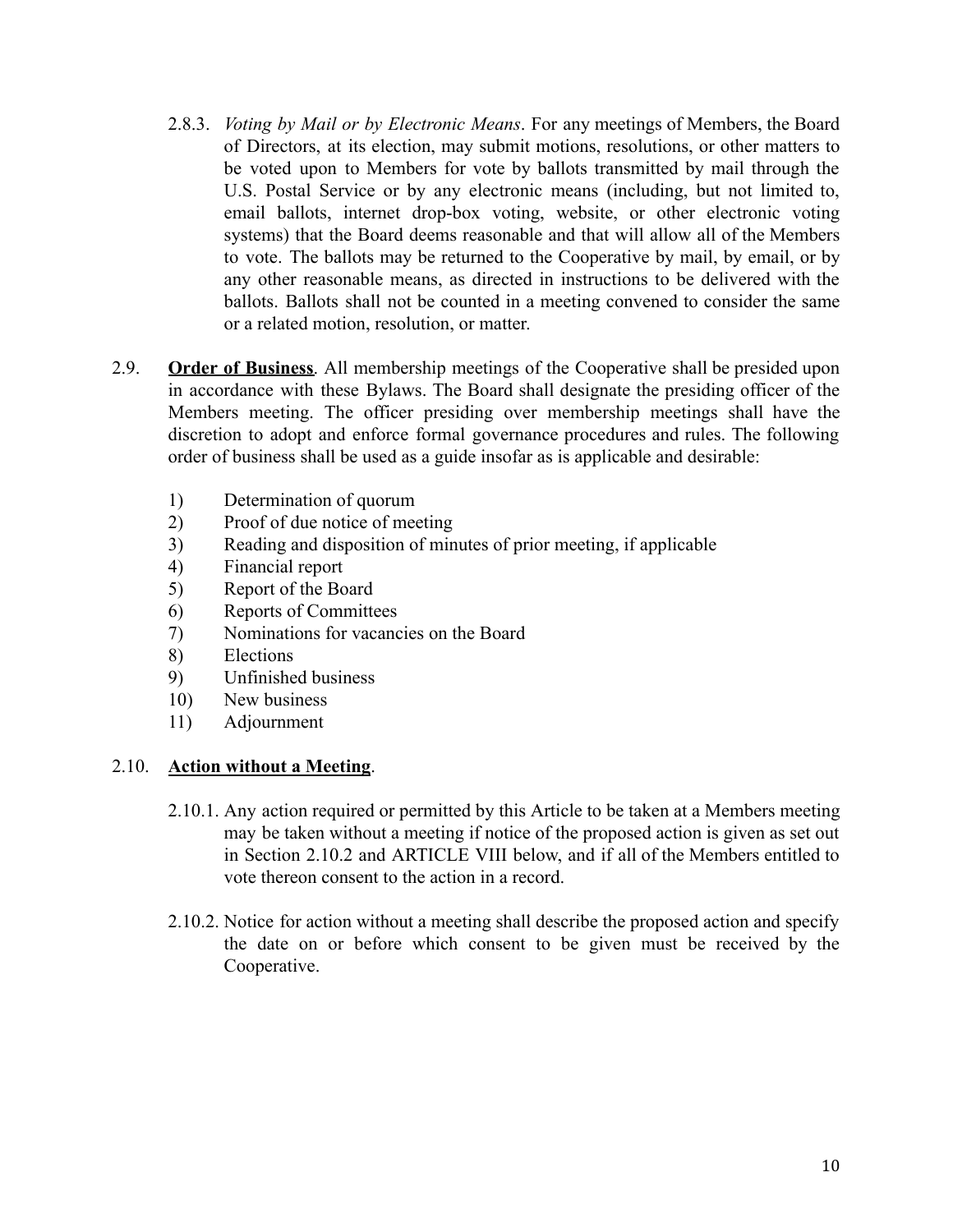## **ARTICLE III DIRECTORS AND BOARD STRUCTURE**

- <span id="page-10-0"></span>3.1 **Number and Qualifications of Directors**. The Board shall consist of all Employee Members in good standing who will serve on the Board until the Employee Member withdraws or is removed as provided in these Bylaws. The Board may amend this provision of the Bylaws to provide for a different number of directors and election procedures if a different number is determined to be in the best interests of the Cooperative.
- 3.2 **Election of Officers**. Nominations for the election of officers shall be made by Directors from the floor at the Director's meeting where the officers are to be elected. They shall elect a Secretary and may elect any other officer as determined in the discretion of the Board. Each officer shall hold office until the election and qualification of a successor unless earlier removed by death, resignation, or in accordance with these Bylaws. The Board may create, alter, and abolish such additional offices and its attendant duties in its discretion and may appoint persons to serve in such offices at the pleasure of the Board.
- 3.3 **Resignation**. Directors may resign by delivering written notice of resignation to the Board, and such resignation shall be effective immediately and without further action by the Board. If the resignation is effective at a future time, a successor may be elected to take office when the resignation becomes effective. Resignation as a Director does not automatically result in termination of Membership; however, termination of Membership for any reason results in termination of Directorship.
- 3.4 **Removal of Directors**. At a meeting called expressly for that purpose, as well as any other proper purpose, a Director may be removed in the manner provided in this Section.

# 3.4.1 **Removal of a Director by the Board:**

- 3.4.1.1 Directors may remove one or more Directors for "cause". "**Causes**" for removal include, but are not limited to the following: (i) felony criminal conviction, (ii) theft or embezzlement of the Cooperative's property, (iii) negligence in the performance of their duties for the Cooperative, or (iv) willful disregard of the instruction and direction of the Cooperative's Board of Directors, (v) does not meet the qualifications for Board membership set forth in these Bylaws, (vi) does not comply with the Articles or these Bylaws, specifically the General Standard of Conduct set out in Section 3.21, and (vii) fails to attend three (3) consecutive regular Board meetings without cause.
- 3.4.1.2 If removal of a Director is by the Board, then it requires a **simple majority** vote of all Directors not subject to removal.

#### 3.4.2 **Removal of a Director by Members:**

3.4.2.1 Members may remove one or more Directors with or without cause. A written petition signed by at least a **forty percent (40%)** of Members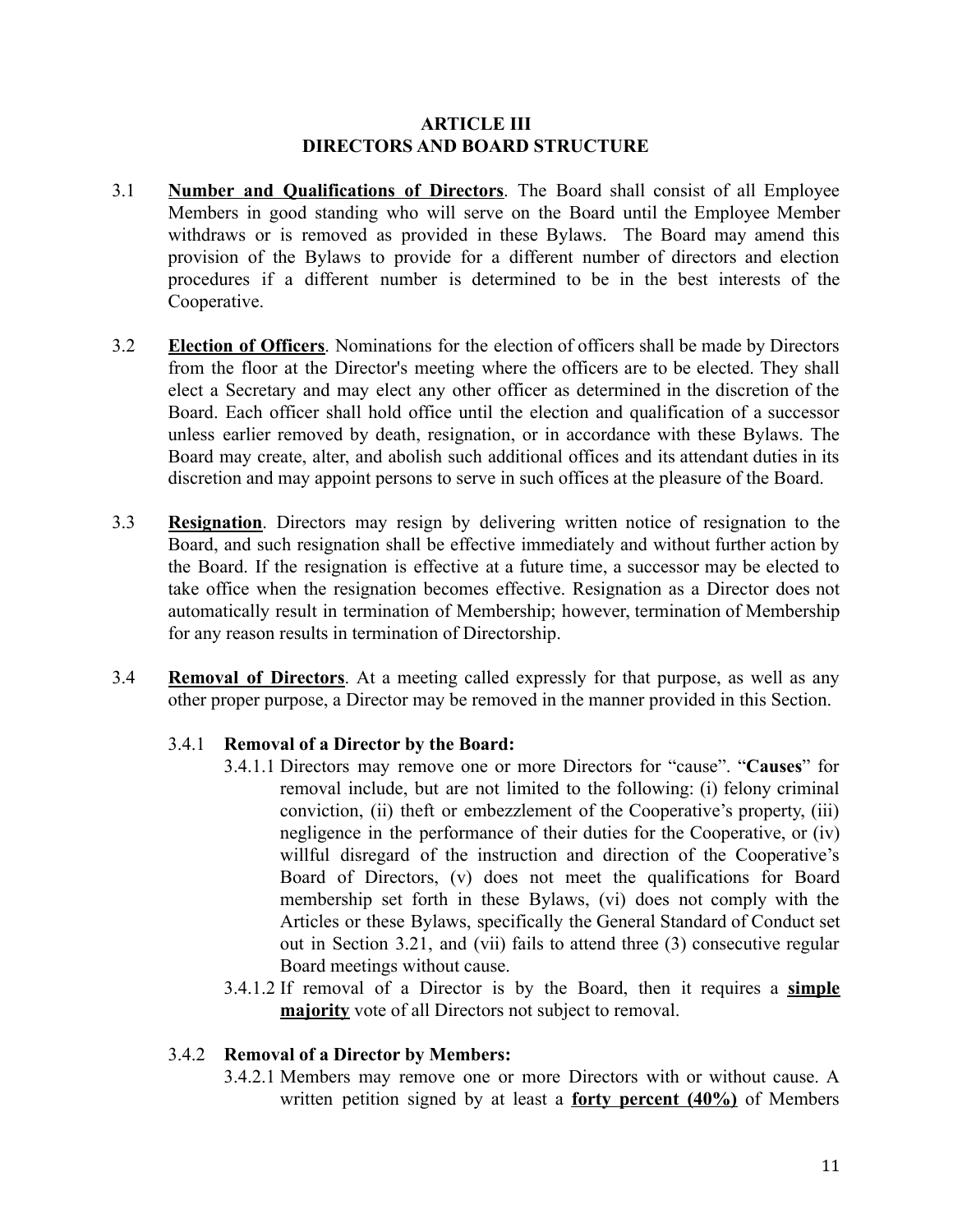comprising the membership class represented by such Director shall initiate a vote to remove such Director, in accordance with this Section. No petition shall seek removal of more than one (1) Director.

- 3.4.2.2 Removal of a Director by the Members requires an affirmative vote of an eighty percent **(80%) super-majority** of Patron Members present and voting.
- 3.4.3 **Right to hearing:** Any Director subject to a removal petition under any provisions of this section shall be promptly informed in writing by the Board and shall have the opportunity, in person and by counsel, to be heard and present evidence at the meeting called for the vote. The persons seeking a Director's removal shall have the same privilege.
- 3.4.4 **Effect of Removal**. Removal as a Director in accordance with this Section shall result in a termination of Membership.
- 3.5 **Vacancies**. Whenever a vacancy occurs in the Board, the remaining Directors shall appoint a person to fill the vacancy until the next annual meeting of the Members.
- 3.6 **Removal of Officers.** The Board of Directors shall have the power to remove any Officer of the Cooperative with or without cause, by a **simple majority** vote of the Directors not serving as the Officer subject to removal.
- 3.7 **Referendum on Policy Matter**. Upon demand of at least twenty-five percent (25%) of the entire Board of Directors, made immediately at the same meeting at which the original motion was passed and so recorded, any matter of policy that has been approved or passed by the Board must be referred to the Patron Membership for ratification at the next regular or special meeting of the members, and a special meeting may be called for that purpose.
- 3.8 **Board Meetings**. Regular meetings shall be held by the Board of Directors at least once per fiscal year or more frequently, at such place (including online) and time as the Board may determine.
- 3.9 **Special Meetings**. Special meetings of the Board of Directors shall be held whenever called by the Chief Executive Officer or by a majority of Directors at a time and place specified in the notice (including online meetings). Any and all business may be transacted at any special meeting. A meeting of the Board of Directors may be held at any time or place with or without notice upon the consent of all the Directors.
- 3.10 **Notice of Board Meetings**. Prior written notice of each meeting of the Board of Directors shall be delivered in accordance with ARTICLE VIII to each Director at least ten (10) calendar days for regular meetings and at least three (3) business days for any special meetings, provided that the Board may establish regular meeting places, dates, and times for which the aforementioned notice need not be given. Notice may be waived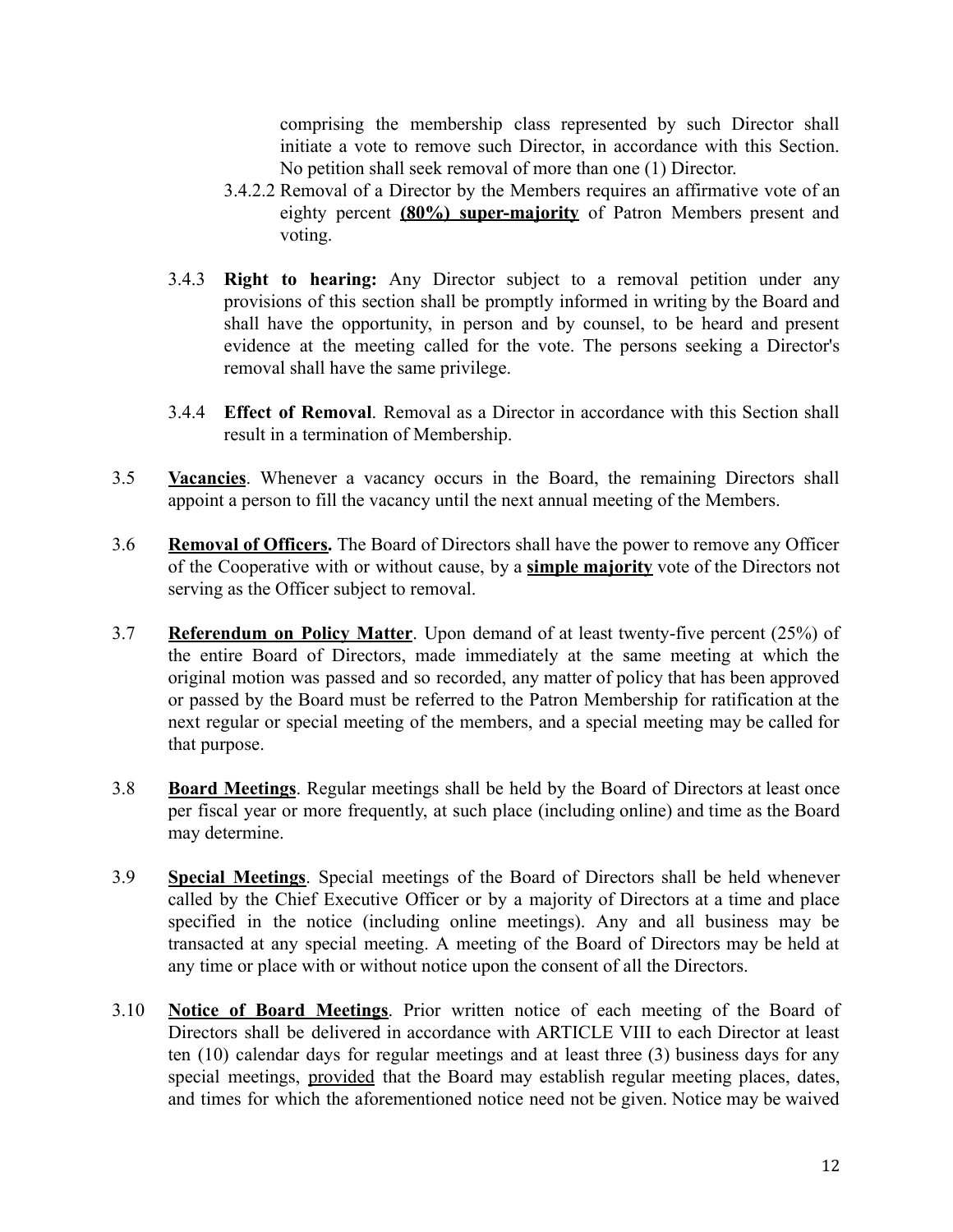by any or all of the Directors, and appearance at a meeting shall constitute a waiver of notice thereof, except if a Director attends a meeting for the express purpose of objecting to the transaction of any business on the ground that the meeting has not been lawfully called or convened.

- 3.11 **Electronic Meetings**. One or more members of the Board of Directors or any committee designated by the Board may participate in a meeting of the Board or committee by means of conference telephone or similar communications medium by which all persons participating in the meeting can communicate effectively. Such participation shall constitute presence in person at the meeting.
- 3.12 **Quorum; Voting**. The presence of seventy percent **(70%)** of all Directors shall constitute a quorum at any meeting of the Board. In the event a quorum is lost during a meeting, the meeting may proceed. Each member of the Board, including each Officer who is a member of the Board, shall be entitled to one (1) vote per member of the Board on any matter coming before the Board, except, no Director shall vote on any matter in which they have a pecuniary self-interest in any capacity other than as a Member of the Cooperative. A Director who has a pecuniary self-interest may, however, vote on such a matter if the remaining disinterested Directors ratify the vote on such matter and deem the decision to be in the best interest of the Cooperative. Any matter upon which the Board may vote shall require a **simple majority** affirmative vote of those present and voting to pass.
- 3.13 **Assent to Action**. A Director is considered to have assented to an action of the Board unless:
	- 3.13.1 The Director votes against it or abstains and causes the abstention to be recorded in the minutes of the meeting;
	- 3.13.2 The Director objects at the beginning of the meeting and does not later vote for it;
	- 3.13.3 The Director has their dissent recorded in the minutes;
	- 3.13.4 The Director does not attend the meeting at which the vote is taken; or
	- 3.13.5 The Director gives notice of their objection in writing to the Board chair within twenty-four (24) hours after the meeting.
- 3.14 **Action without a Meeting**. Actions of the Board may be taken without a meeting if the action is agreed to by all Directors and is evidenced by one or more written consents signed, or electronically submitted via email, by all Directors and filed with the corporate records reflecting the action taken.
- 3.15 **Remuneration and Expense Reimbursement**. The Board may set the remuneration of Directors in its sole and absolute discretion. Directors may be reimbursed for actual and reasonable out of pocket expenses incurred in service to the Cooperative. Reasonable procedures for the expense reimbursement of the Directors shall be established by the Board. Notwithstanding the foregoing, Directors may be eligible for compensation arising from or as provided for in a Membership Agreement, Employment Agreement, or any other agreement governing the terms and conditions of a membership interest in the Cooperative.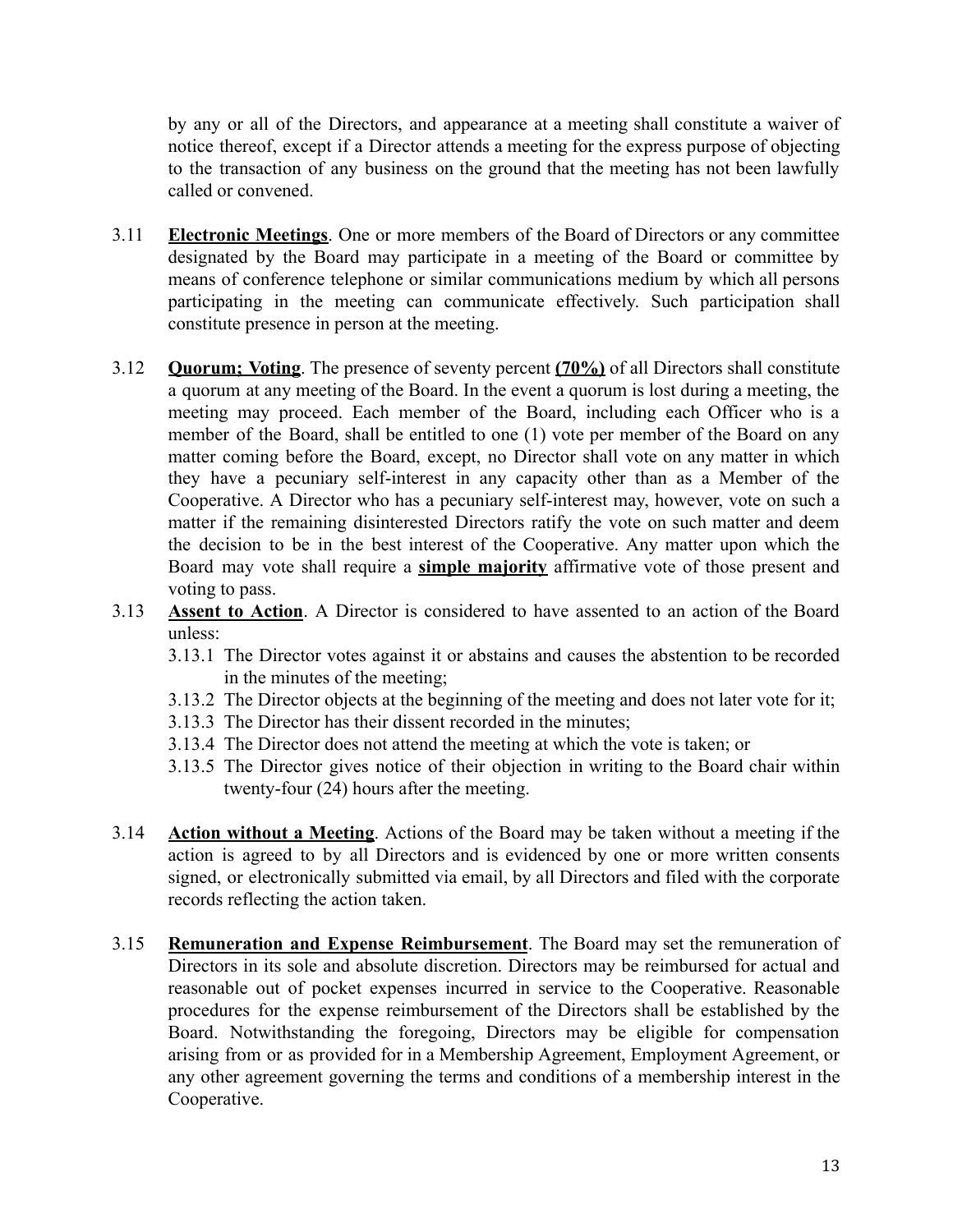3.16 **Committees**. The Board of Directors may, in its discretion, appoint such other committees from its own number or from the membership, as may be necessary.

## 3.17 **General Standards of Conduct for Directors and Officers**.

- 3.17.1 Each Director shall discharge their duties as a Director, including duties as a member of a committee, and each Officer with discretionary authority shall discharge their duties under that authority:
	- 3.17.1.1 In good faith and proper purpose;
	- 3.17.1.2 With the care an ordinary prudent person in a like position would exercise under similar circumstances;
	- 3.17.1.3 In a manner the Director reasonably believes to be in the best interests of the Cooperative and its Membership; and
- 3.17.2 In discharging their duties, a Director or officer is entitled to rely on information, opinions, reports, or statements, including financial statements and other financial data, if prepared or presented by:
	- 3.17.2.1 One or more officers or employees of the Cooperative whom the Director or officer reasonably believes to be reliable and competent in the matters presented;
	- 3.17.2.2 Legal counsel, a public accountant, or another person as to matters the Director or officer reasonably believes are within such person's professional or expert competence; or
	- 3.17.2.3 In the case of a Director, a committee of the Board of Directors of which the Director is a member if the Director reasonably believes the committee merits confidence.
- 3.17.3 A Director or Officer is not acting in good faith if they have knowledge concerning the matter in question that makes reliance otherwise permitted by Section 3.21.2 unwarranted.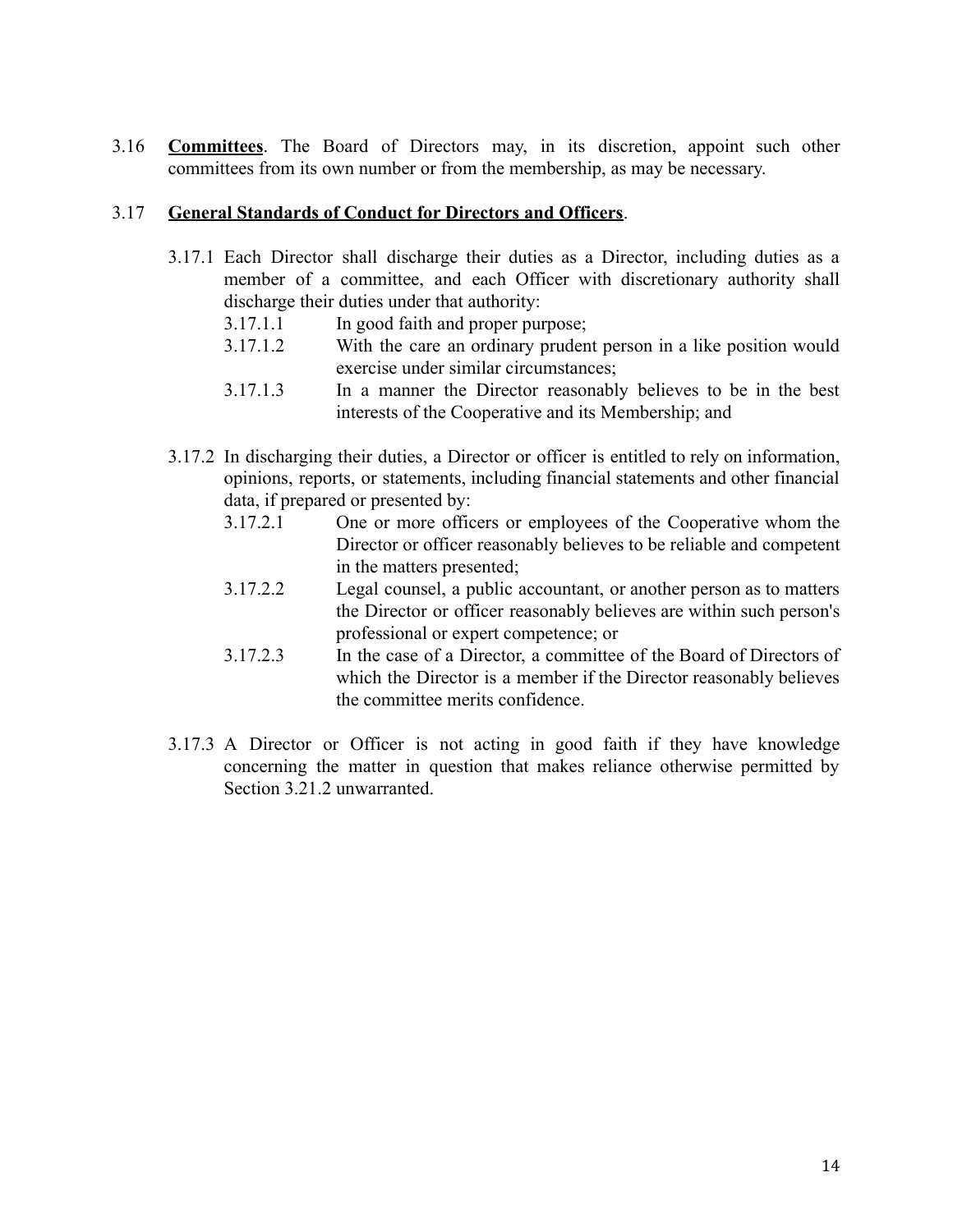## **ARTICLE IV DUTIES OF DIRECTORS AND MANAGEMENT**

- <span id="page-14-0"></span>4.1. **Management of Business**. The Board of Directors shall have general supervision and control of the business and the affairs of the Cooperative and shall make all rules and regulations not inconsistent with law, the Articles or with these Bylaws for the management of the business and the guidance of the Members, employees, and agents of the Cooperative. The Board shall have installed an accounting system which shall be adequate to the requirements of the business, and it shall be the duty of the Directors to require proper records to be kept of all business transactions.
- 4.2. **Employment of Chief Executive Officer and Others**. The Board of Directors may employ a Chief Executive Officer ("**Chief Executive Officer**") who shall be a natural person, define the Chief Executive Officer's duties, compensation and negotiate employment contracts. The Board shall authorize the employment of such auditors, agents, and counsel as it from time to time deems necessary or advisable in the interest of the Cooperative and prescribe their duties. The Board shall have general oversight and supervisory responsibility for the Chief Executive Officer's performance and shall have the ultimate authority to hire, fire, discipline or remove the Chief Executive Officer, subject to the terms of any agreements between the Chief Executive Officer and the Cooperative or the Board.
- 4.3. **Reports of Business Activity and Finances**. The Board of Directors shall present at each regular meeting of the Members and, if appropriate, at special meetings of the Members a detailed statement or report of the business of the preceding year. The statements shall show the financial condition of the cooperative at the end of the fiscal year and shall be in a form as shall fully exhibit to the Members a complete illustration of the assets and liabilities of the Cooperative, of the cash on hand, inventory, and indebtedness and all other facts and figures pertinent to a complete understanding of the cooperative's financial position for the period.
- 4.4. **Bonds and Insurance**. The Board of Directors may require the Chief Executive Officer, if employed, and all other Officers, agents, and employees charged by the Cooperative with responsibility for the custody of any of its funds or negotiable instruments to give adequate bonds. The bonds, if required, unless cash security is given, shall be furnished by a responsible bonding company and shall be approved by the Board, and the cost thereof shall be paid by the Cooperative. The Board shall provide for the adequate insurance of the property of the Cooperative, or property which may be in possession of the Cooperative and/or Cooperative employees or stored by it and not otherwise adequately insured. The Board shall provide for adequate insurance covering liability for accidents to all employees and the public.
- 4.5. **Review of Financials**. The Board shall have the Cooperative's financial statements reviewed at least at the end of each fiscal year and at other times as it deems necessary.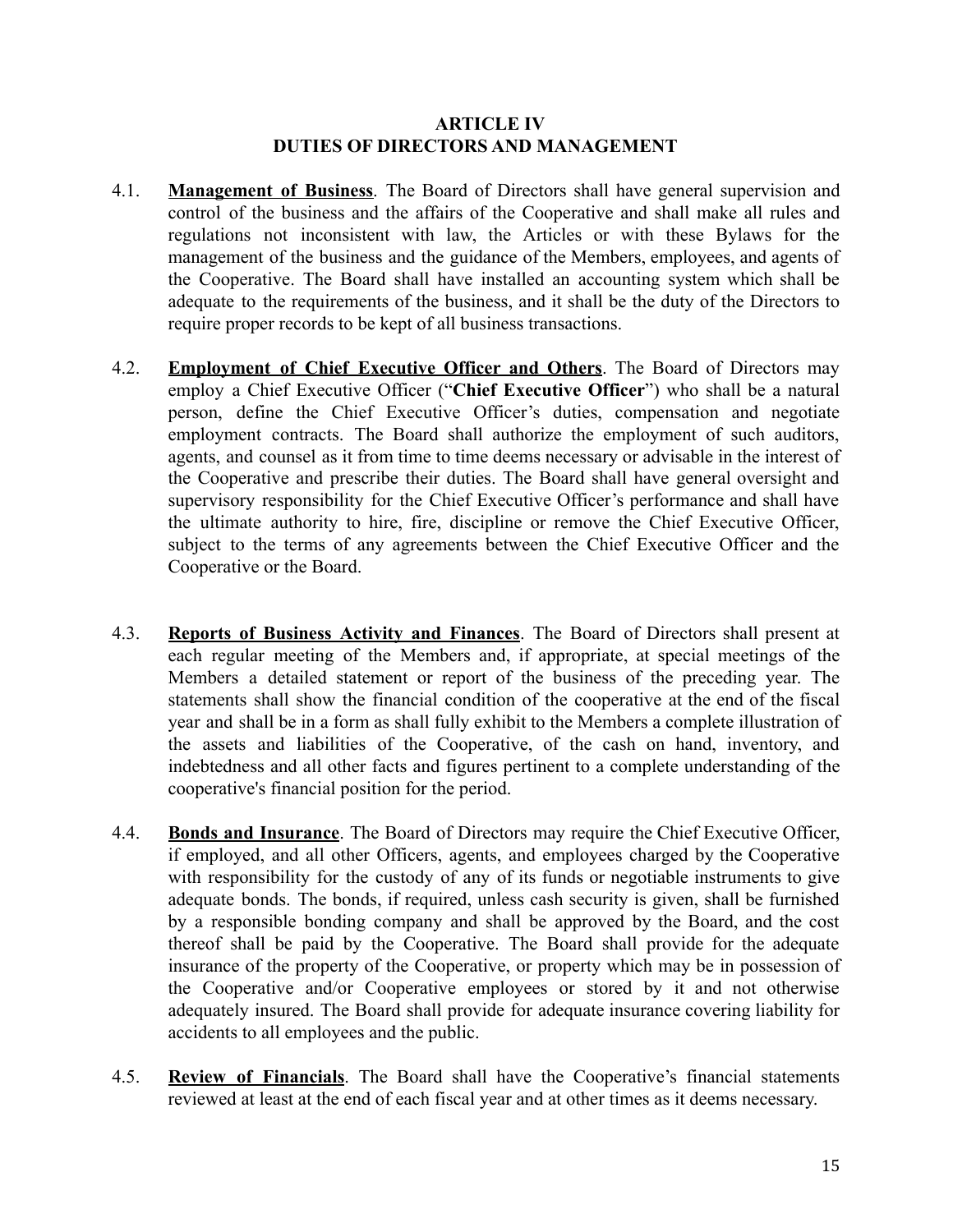- 4.6. **Depository**. The Board shall have the power to select one or more financial institutions to act as depositories of the funds of the Cooperative and to determine the manner of receiving, depositing, and disbursing the funds of the Cooperative and the form of checks or other types of electronic payments - and the person or persons by whom checks shall be signed, with the power to change banks and the person or persons signing checks and the form thereof at will.
- 4.7. **Agreements with Members**. The Board shall have the power to carry out all agreements of the Cooperative with its Members in every way advantageous to the Cooperative representing the Members collectively.
- 4.8. **Nepotism**. No immediate relative of any Director shall be regularly employed by the Cooperative, unless approved in writing by a vote of a **simple majority** of disinterested Directors. Immediate relative is defined as father, mother, brother, sister, spouse, common law domestic partner, son, daughter, son-in-law, or daughter-in-law.
- 4.9. **Management.** Under the direction of the Board, managers shall have general charge of the ordinary and usual business operations of the Cooperative. The managers shall endeavor to conduct the business in such a manner that the Members will receive just and fair treatment.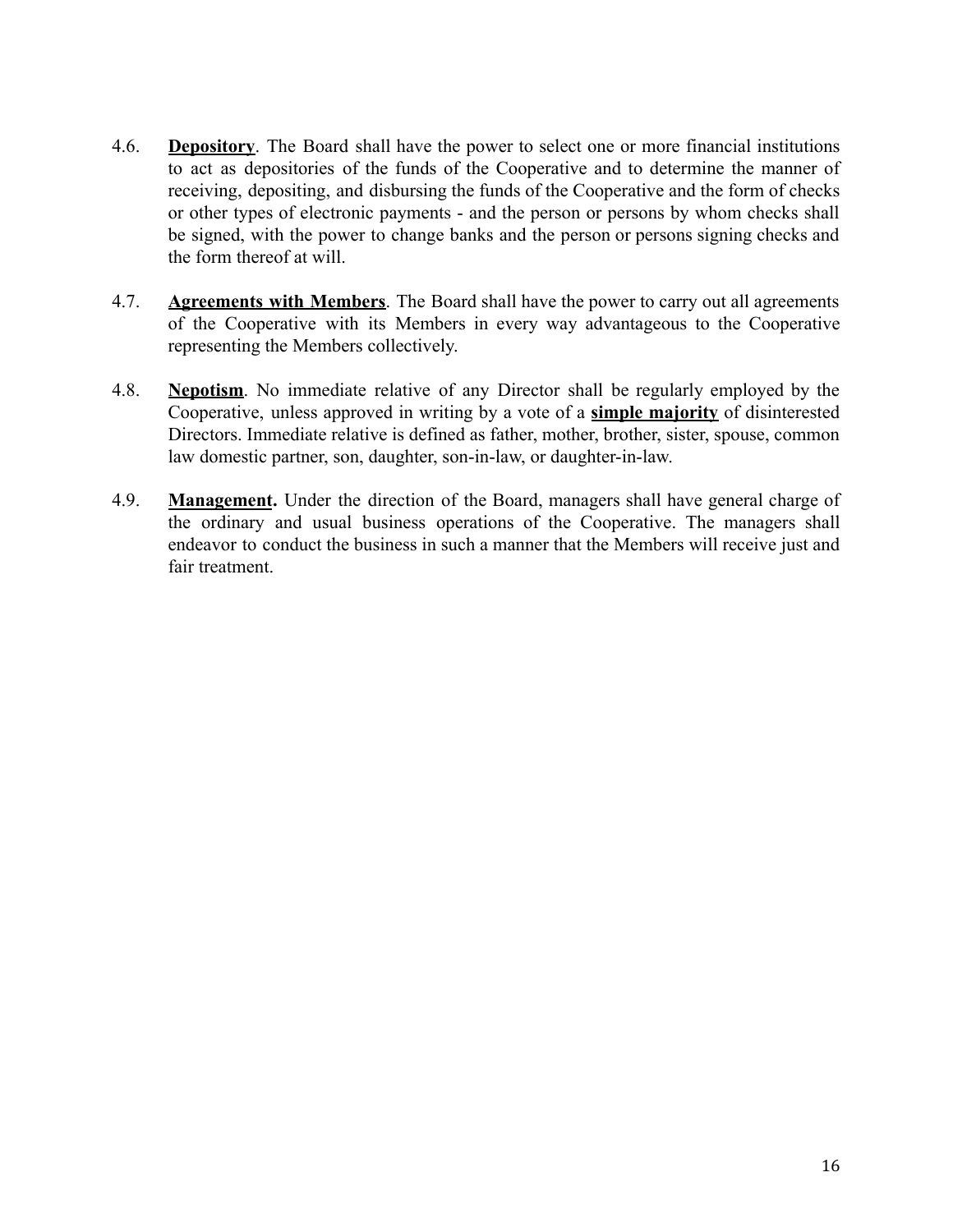# <span id="page-16-0"></span>**ARTICLE V CAPITAL: NET PROFITS, DIVIDENDS, LOSSES, AND FISCAL YEAR**

- 5.1. **Investments in Equity Capital**. In addition to the qualifying investments in the Cooperative pursuant to Section 1 of these Bylaws, investments in the equity capital of the Cooperative may be made by the Members qualified to share in the Cooperative's Net Margins (as defined in Section 5.3.3) by the Cooperative retaining portions of the Members' allocated shares of net margins as provided in these Bylaws. In addition, or as an alternative, the Board may require, by majority vote, that Members make additional or supplemental capital contributions to the Cooperative on a percentage or other basis established in a written policy of the Board furnished to each Member or in any applicable membership or other agreement.
- 5.2. **Notice of Records**. All allocated shares of the Cooperative's Net Margins shall be deemed capital contributions in the Cooperative without any further action by the Cooperative other than the giving to the appropriate recipient a written notice of allocation (as defined in 26 U.S.C. 1388). The Cooperative shall keep appropriate books and records showing the capital contribution by each Member in each year. The Cooperative may, but shall not be required to, issue such additional evidence of capital contribution in the Cooperative as the Board may prescribe.
- 5.3. **Computation of Net Margins**. The Cooperative's Net Margins, calculated upon the basis of each fiscal year, shall be computed as follows:
	- 5.3.1. *Gross Receipts*. All proceeds resulting from member dues, if any, income from non-members, revenue resulting from the ordinary course of the Cooperative's operating activities, plus all sums received from all other sources, except loans and contributions to this Cooperative and investments in its capital, shall be deemed to be "**Gross Receipts**."
	- 5.3.2. *Deductions from Gross Receipts*. This Cooperative shall deduct from the Gross Receipts the following items in the order set out below:
		- 5.3.2.1. *Lawful Exclusions and Deductions.* All costs and expenses and other charges which are lawfully excludable or deductible from this Cooperative's Gross Receipts for the purpose of determining the amount of any Net Margins of this Cooperative.
		- 5.3.2.2. *Reserves*. The Board may establish amounts for reasonable and necessary reserves for bad debts, contingent losses, working capital, debt retirement, buildings and equipment, and membership equity retirement ("**Reserves**"). Unless allocated among the Members entitled to share in allocations of the Cooperative's Net Margins, (a) the Cooperative shall include the amounts credited to the Reserves in computing its taxable income, (b) the tax liability thereon shall be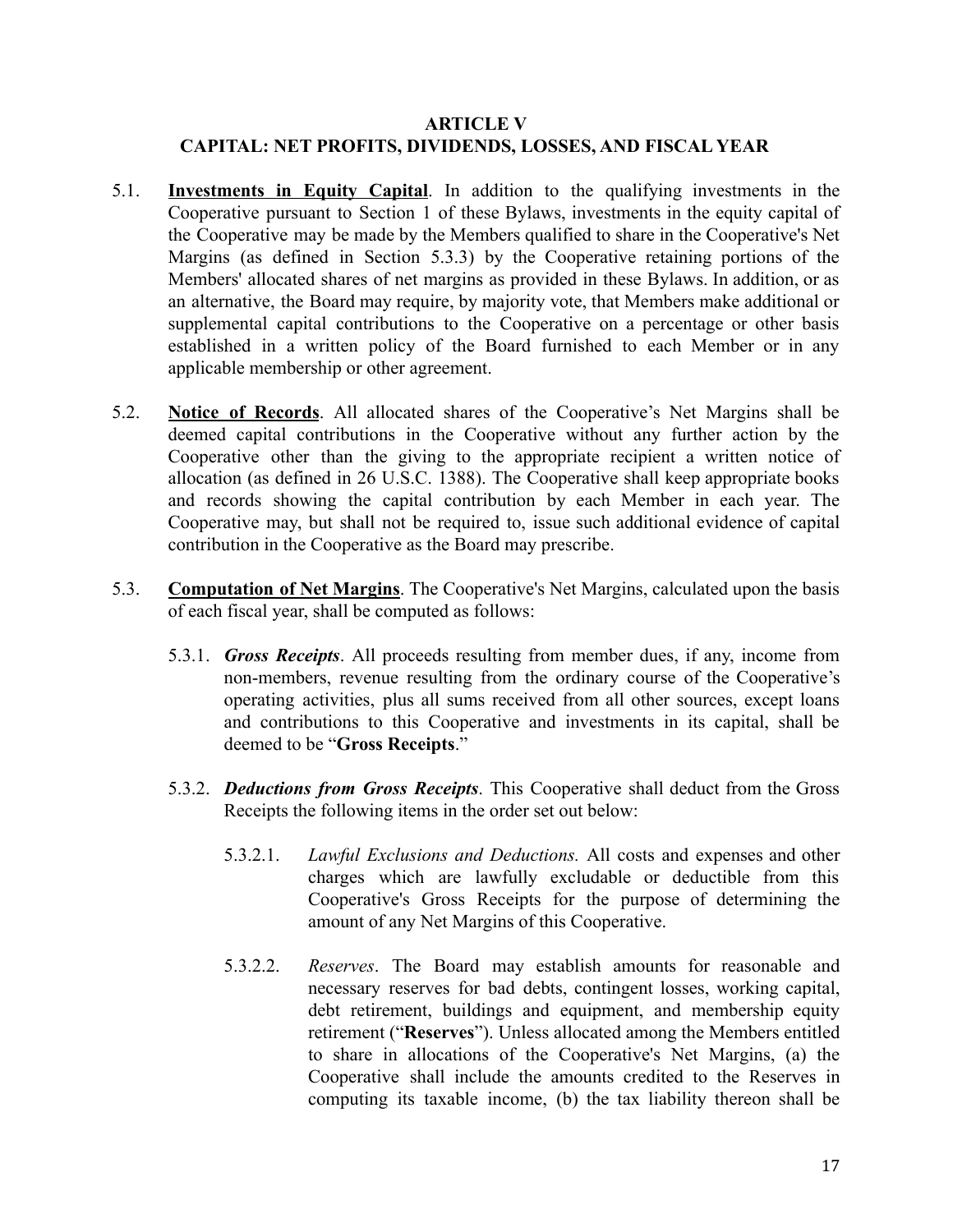deducted from Net Margins, and (c) no member or other person entitled to share in the allocation of the Net Margins shall have any right or interest at any time in or to the Reserves of the Cooperative, except upon dissolution when the entire Reserve funds of the Cooperative shall be distributed in accordance with the law and these Bylaws.

- 5.3.2.3. *Non-Member Patronage*. Business done for persons who are not Members or otherwise qualified to share in allocations of Net Margins or otherwise derived from non-patronage related sources ("**Non-Member Patronage**") results in income to the Cooperative that is taxable. However, after deduction of any tax liability, the profits from Non-Member Patronage may be included in Net Margins or may be retained as property of the Cooperative in a surplus fund to be used as additional working capital or for such other purposes as may be determined by the Board. This surplus fund shall be distributed only upon dissolution of the Cooperative and no Member shall at any time have any right or interest in or to the surplus fund, except on dissolution.
- 5.3.2.4. *Charity.* Just as taxes and bonuses will be subtracted from Net Margins before allocating dividends to any Members, 10% of the Cooperative's Net Margins will also be subtracted from Net Margins and donated to charity.
- 5.3.3. *Cooperative's Net Margins*. The balance of said Gross Receipts which remains after the deductions set out in Section 5.3.2 shall be deemed to be the "**Net Margins**" which term shall encompass net margins of Members entitled to share in the allocation of net margins of the Cooperative. A new Member's allocation of the Net Margins for the year in which it became a Member shall be based on the relationship of the Member's Patronage Activity (as defined in Section 5.3.5.2) after it became a Member to the total Patronage Activity of all Patron Members for that year.

# 5.3.4. *Losses*.

5.3.4.1. In the event the Cooperative sustains a loss in any manner for any period resulting from, among other things, operations, casualty, revaluation of assets, or otherwise with respect to the Cooperative as a whole or from a particular segment of the Cooperative's operations, the Board shall determine the manner in which the loss shall be taken into account for accounting, taxation, or any other purposes; provided that in making its determination the Board of Directors shall take into account all applicable facts and circumstances and account for the loss on a basis which is fair and equitable to all Members in the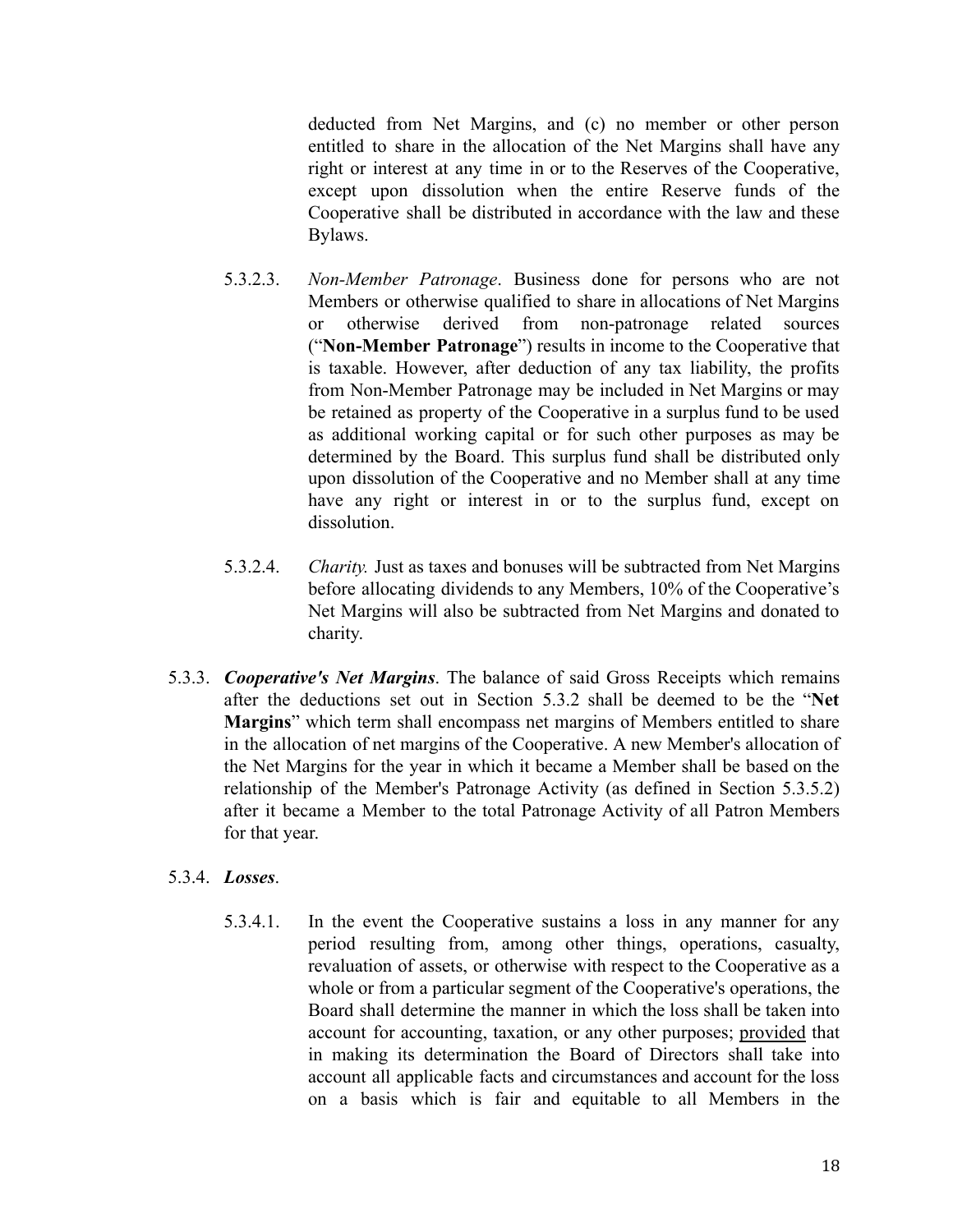Cooperative. In making its determination the Board may authorize actions including, but not limited to:

- 5.3.4.1.1. allocating the loss on an equitable basis to some or all of the Members of the Cooperative by debiting equity account balances, by charging Members directly, or by charging Members using non-qualified notices of allocation;
- 5.3.4.1.2. carrying the loss back or forward to offset earnings of the Cooperative or particular segments of its operations in prior or future years;
- 5.3.4.1.3. canceling or debiting any or all outstanding equity account balances shown on the books of the Cooperative; or
- 5.3.4.1.4. charging the loss against appropriate reserve or surplus accounts.
- 5.3.4.2. The Board may, but shall not be required to, submit a recommendation as to apportionment and allocation of any loss to a vote of the Members at a meeting of the Members duly called and properly held. A vote of a **simple majority** of the Members present or voting by mail or by email at such a meeting shall be binding upon all the Members entitled to share in allocations of the Net Margins. To the maximum extent provided by law, no Member shall be liable for the debts of the Cooperative in an amount exceeding their/its Membership Share and any equity capital invested in the Cooperative.

# 5.3.5. *Allocation of Patronage Dividends*.

- 5.3.5.1. The Net Margins shall be received by the Cooperative, belong to, and be held by the Cooperative for all its Members qualified to share in allocations of the Cooperative's Net Margins. Each Member's respective allocated share of the Net Margins may be computed as determined by the Board upon the basis of each Member's respective Patronage Activity (as defined in Section 5.3.5.2); provided, however, that if any amount which would otherwise be allocated to any Member is less than ten dollars (\$10.00), it may be credited by the Board of Directors to a surplus fund after deducting appropriate tax liabilities and need not be allocated to or among the Members. Such allocation shall happen at the close of each fiscal year or as periodically as the Board shall determine.
- 5.3.5.2. "**Patronage Activity**" shall mean the aggregate value of the Cooperative's goods and services purchased from or contributed by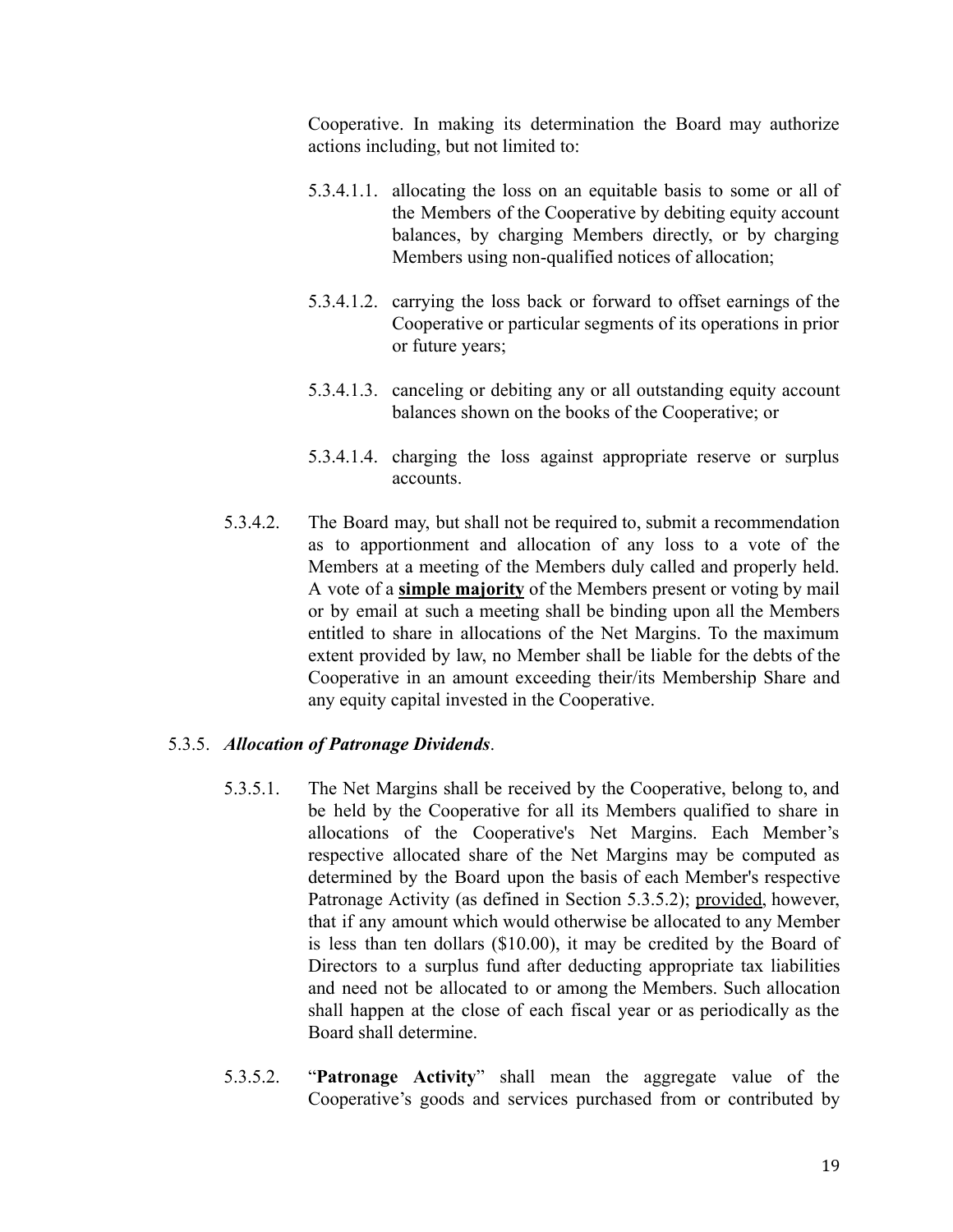each Patron Member during the applicable fiscal period. The Board shall have the authority to develop, review, and revise the methodology by which to calculate the Cooperative's aggregate Patronage Activity and each Patron Member's respective allocable share of Patronage Activity. Each Patron Member's allocable share of the Cooperative's Net Margin and Net Losses shall be made according to each Member's relative share of the aggregate Patronage Activity.

- 5.3.6. *Qualified and Nonqualified Allocations*. Allocations of the Net Margins in accordance with this Article may be made in the form of qualified written notices of allocation or nonqualified written notices of allocation as determined by the Board of Directors.
- 5.3.7. *Qualified Notice of Allocation, Payment and Reinvestment*. If the Cooperative pays any portion of an allocation of the Net Margins by a qualified written notice of allocation, the Board shall authorize at such time as it may determine, but in no event later than the fifteenth  $(15<sup>th</sup>)$  day of the ninth  $(9<sup>th</sup>)$  month following the end of the Cooperative's fiscal year, the Cooperative to pay in cash to each Patron Member qualified to share in allocations of Net Margins an amount as determined by the Board of at least twenty percent (20%) of the Member's allocated share of Net Margins and the balance of their allocated share of Net Margins shall be credited to the appropriate capital account of the Member on the books and records of the cooperative. The credit shall be deemed a payment to the Member and a reinvestment by the Member in the equity capital of the Cooperative. The Cooperative shall within eight and one-half (8-1/2) months after the close of its fiscal year notify each Member in the form of a qualified written notice of allocation (as defined in 26 U.S.C. 1388) of said Member's total allocation of Net Margins including the cash portion as well as the amount credited to said Member's capital account. Each recipient shall treat said Member's total allocation in the manner prescribed by Section 1.14 of these Bylaws and any applicable tax laws, regulations, and private letter rulings.
- 5.3.8. *Dividends to Investor Members*. Dividends on shares of Preferred Stock may be declared at the discretion of the Board, and, if so declared, such dividends will be paid from Reserves. The Board shall have the power to negotiate and set forth the terms and conditions relating to the declaration or distribution of dividends on the Preferred Stock, which shall be set forth in definitive investment documents or any other agreement governing the terms of purchasing and holding the Cooperative's preferred stock. Shares of Preferred Stock shall be entitled to priority with respect to the declaration of dividends, relative to the declaration of Patronage Dividends, as prescribed in Section 5.3.5 these Bylaws.
- 5.4. **Lien**. To secure the payment of all indebtedness of any Member to this Cooperative, this Cooperative shall have perfected security interest and a first lien on the capital investments, net margins, and other property rights and interests, if any, in the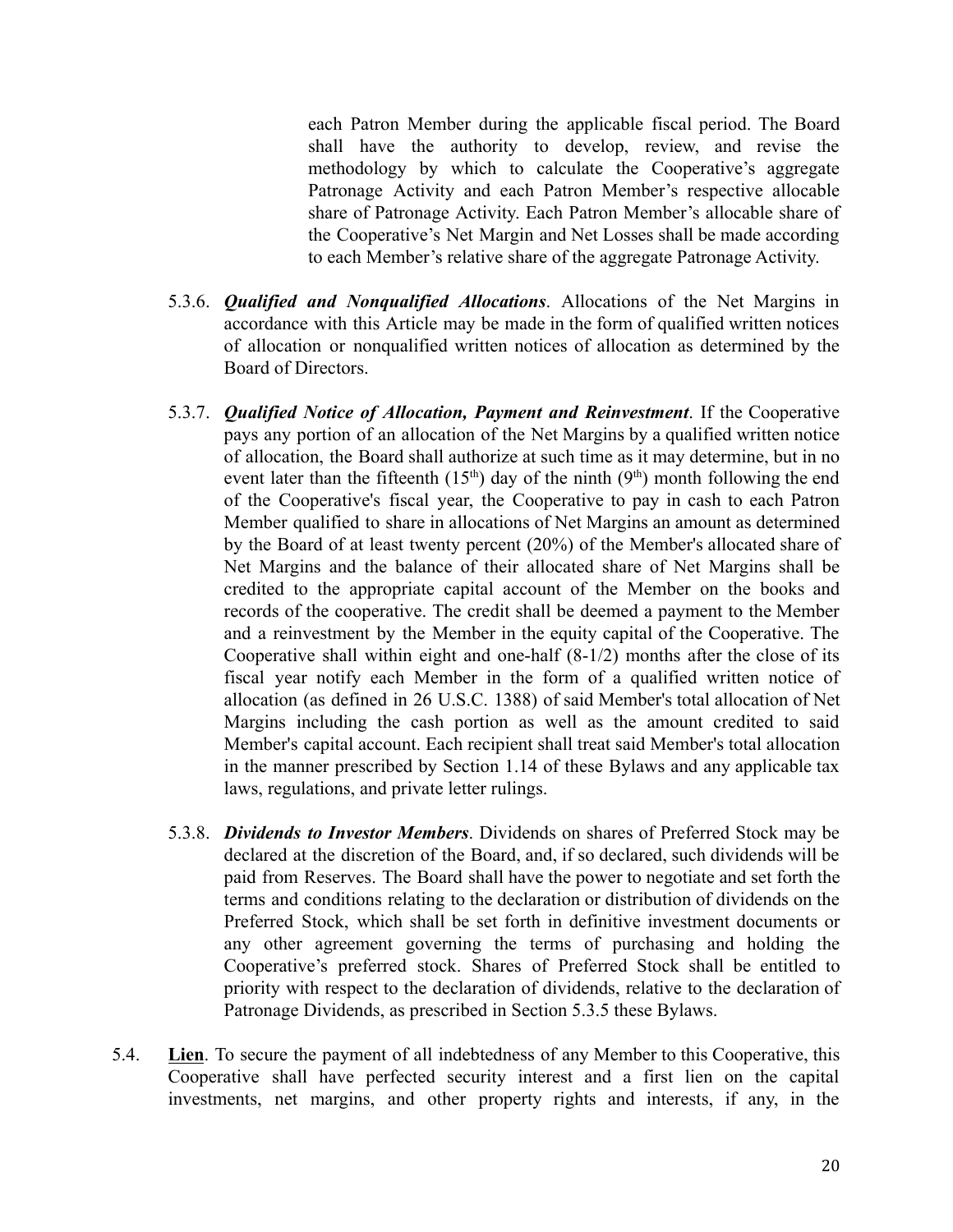Cooperative of such Member. As one means of enforcing its lien, the Cooperative shall be entitled to offset at any time, at the sole discretion of the Board of Directors, any debt of a Member person to the Cooperative with a corresponding amount of the Member's capital investments, net margins and other property rights and interests, if any, in the Cooperative. Each Member by joining and patronizing the Cooperative shall be deemed to have agreed to sign any instrument necessary to evidence and perfect the lien and security interest provided for in this Section.

5.5. **No Offsets**. No Member qualified to share in allocations of Cooperative's net margins shall be entitled to demand offset of any portion of such person's allocated share of net margins retained by the Cooperative against any indebtedness or claim due the Cooperative from such person.

## 5.6. **Equity Redemption**.

- 5.6.1. No acquisition, recall, distribution, or redemption of equity capital in the Cooperative shall be made, required, or effected, if the result of it would be to render the Cooperative unable to pay its debts as they become due in the usual course of business or cause the remaining assets of the Cooperative to be less than its liabilities plus the amount necessary to satisfy the interests of the holders of securities or other equity capital preferential to those receiving the distribution if the Cooperative were to be dissolved at the time of the distribution. Provided that the financial condition of the Cooperative will not be impaired, the Board, in its sole discretion and subject to the approval of the Cooperative's secured creditors having the right to approve equity redemptions or retirements, and the application of the Uniform Limited Cooperative Association Act, may, but shall not be obligated to, authorize the redemption of any equity capital in the Cooperative at any time when a Member owning equity capital in the Cooperative shall (1) die, (2) if a non-natural person liquidates its business affairs and intend to dissolve, (3) withdraw or be terminated from the Cooperative as provided in these Bylaws, or (4) for other reasons as provided in an equity retirement policy adopted by the Board. Each class of equity capital and all persons in each of the above classifications shall be treated similarly with their respective class or classification. The Board may, in its discretion, issue to the Member interest bearing certificates of indebtedness in substitution and exchange for the equity capital of a Member, which may be subject to redemption.
- 5.6.2. If (i) payments to persons entitled to repayment under an equity retirement policy developed by the Board of Directors under the immediately preceding paragraph (a) shall have been made or adequate provision made therefor, (ii) the Cooperative has obtained, if required, the approval of the Cooperative's secured creditors, and (iii) the Board of Directors shall have determined the total amount of Members' investments in equity capital shall exceed the amount reasonably needed by the Cooperative, the Board may at its discretion retire a percentage of the equity capital in the Cooperative which the Board has determined is not needed. The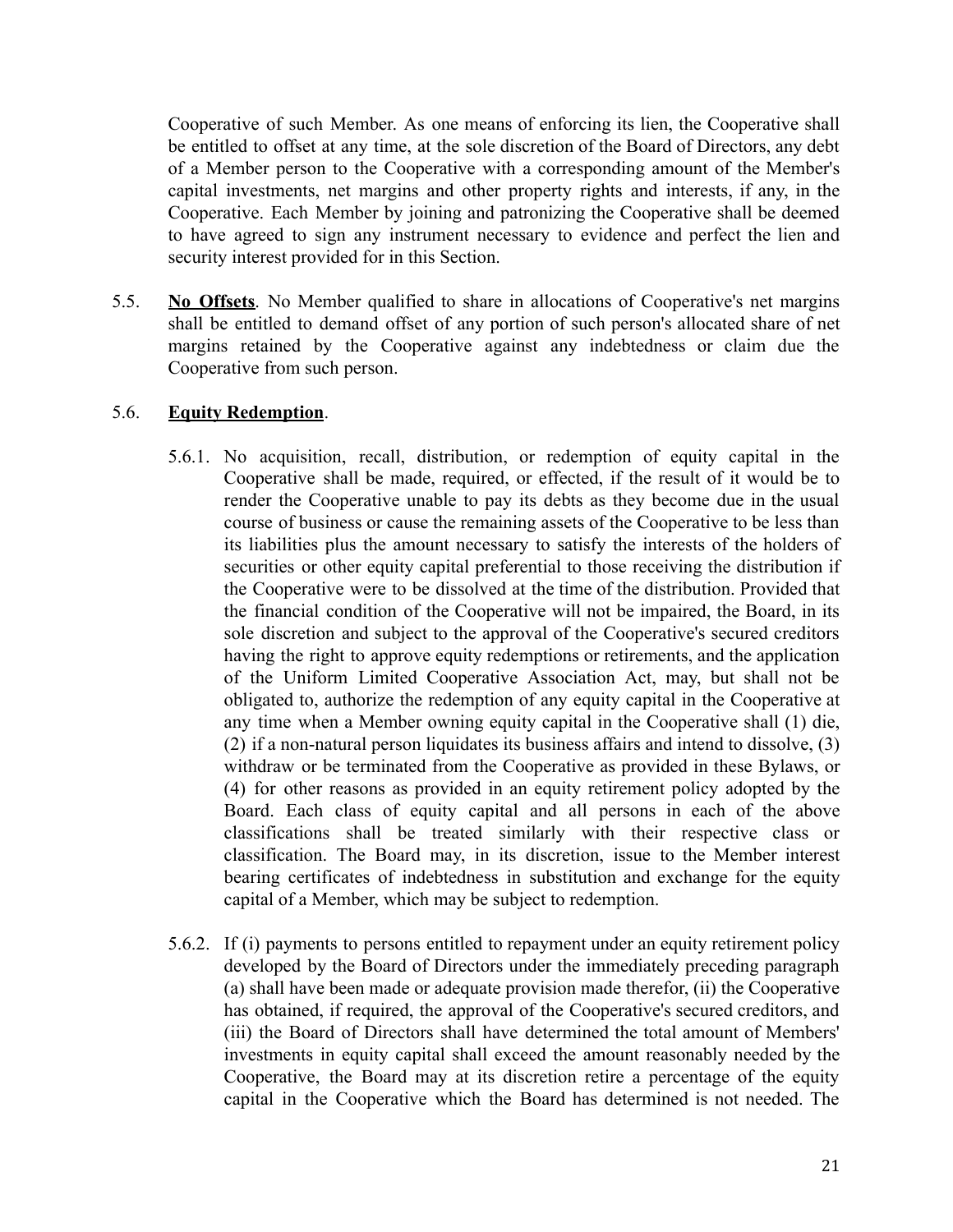percentage shall be paid to every holder of equity capital equitably among all on the same percentage basis of their total investments in equity capital regardless of when such investment was made, except that no equity capital shall be repaid under this plan until said Member shall have invested at least \$20 in equity capital.

- 5.6.3. When a Member separates from the Cooperative, whether through voluntary withdrawal, expulsion or death, the Cooperative shall redeem the Member's capital account pursuant to policies adopted by the Board, which policies may be revised from time to time in the sole discretion of the Board of Directors.
- 5.6.4. No Member entitled to share in the allocation of the Net Margins shall have any right or interest at any time in or to any reserve fund, surplus accounts, or equity capital allocated in the form of non-qualified written notices of allocation, except upon dissolution of the Cooperative when any such reserve fund, surplus account, or equity capital shall be distributed in accordance with these Bylaws, as otherwise provided by law or as the Directors may otherwise determine.
- 5.6.5. In connection with or in addition to the foregoing, the Board may establish policies and practices for the redemption of equity capital based upon the recognition of difference in the character and liquidity of assets held by the Cooperative and the resulting impact on availability of funds for equity redemption.
- 5.7. **Borrowed Capital**. This Cooperative may borrow additional capital from Members or any other person or source as permitted by law. It may issue notes or certificates of indebtedness for amounts of borrowed money with such terms and conditions as determined by the Board of Directors.
- 5.8. **Commingling of Capital; No Interest**. Investments in equity capital need not be segregated from, and may be invested in, or commingled with, any other assets of the Cooperative. Unless provided otherwise in these Bylaws, no dividend, interest, or any other income shall be declared or paid on account of any capital stock or other equity capital in the Cooperative owned by a Member or other investor.
- 5.9. **Unclaimed Money.** This Section shall apply to any attempted distribution of or demand for funds held by the Cooperative in a Member's Account or owed to the Member by the Cooperative, (i) for which the Member or another person entitled to payment (ii) has made a demand for payment against the Cooperative (a "**Money Claim**"), (iii) the Cooperative has attempted to pay, paid, or is paying generally Money Claims arising under similar circumstances, but (iv) payment of the Money Claim cannot be made because the Cooperative cannot locate the person entitled to payment. If the Money Claim is not made in writing within a period of three (3) years after giving written notice, it shall be removed as a liability on the books of the Cooperative and the Money Claim shall be extinguished. No removal shall be made, and the Money Claim shall not be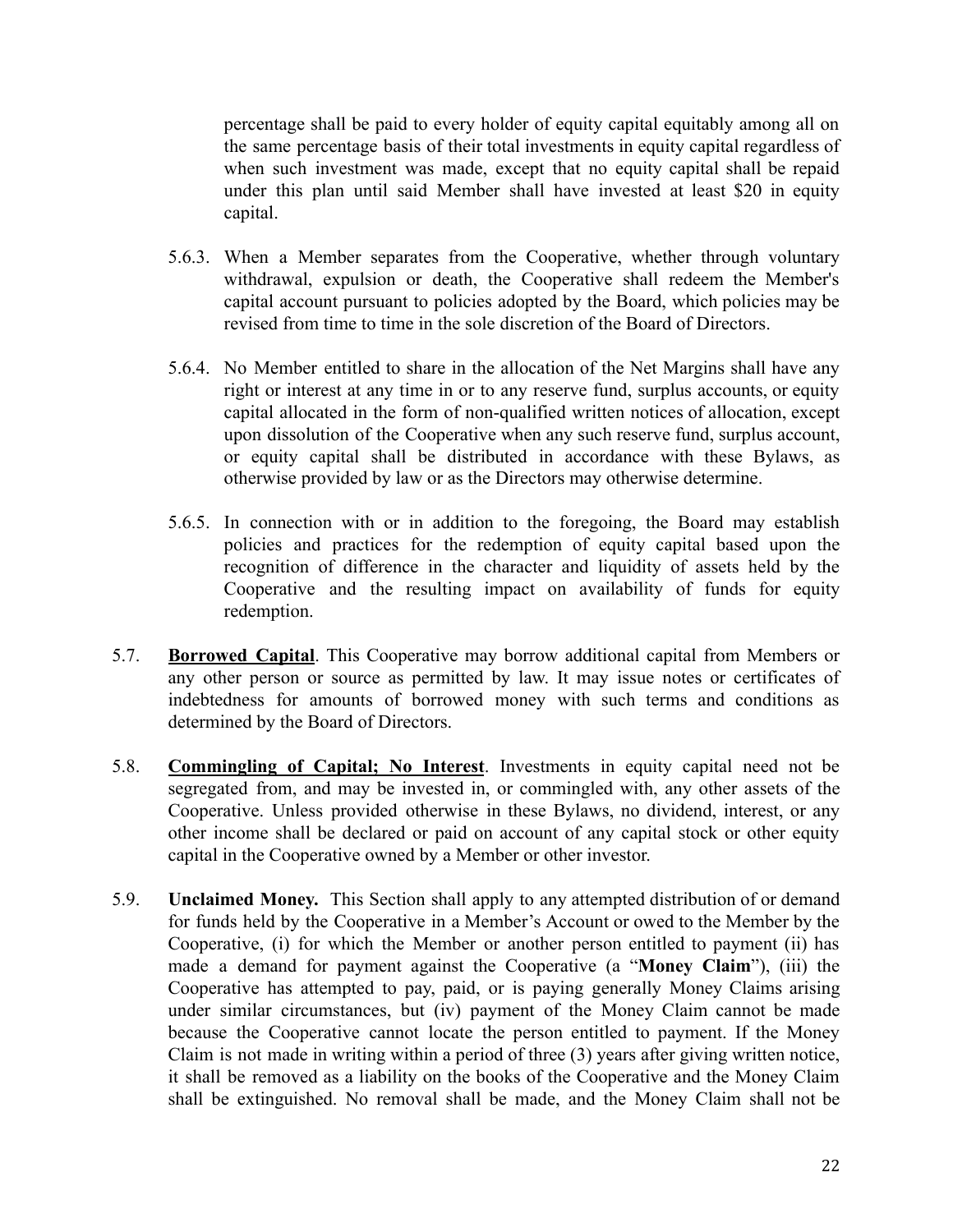extinguished, unless the Cooperative has sent a written notice of eligibility for payment to the person appearing on the Cooperative's records as entitled to payment. Any and all amounts recovered by the Cooperative pursuant to this ARTICLE 5.9, after deducting therefrom the amount of any taxes payable thereon, shall be placed in a reserve or surplus account established previously or hereafter by the Cooperative.

5.10. **Fiscal Year.** The fiscal year of this Cooperative shall commence on January 1 each year and shall end on the following December 31.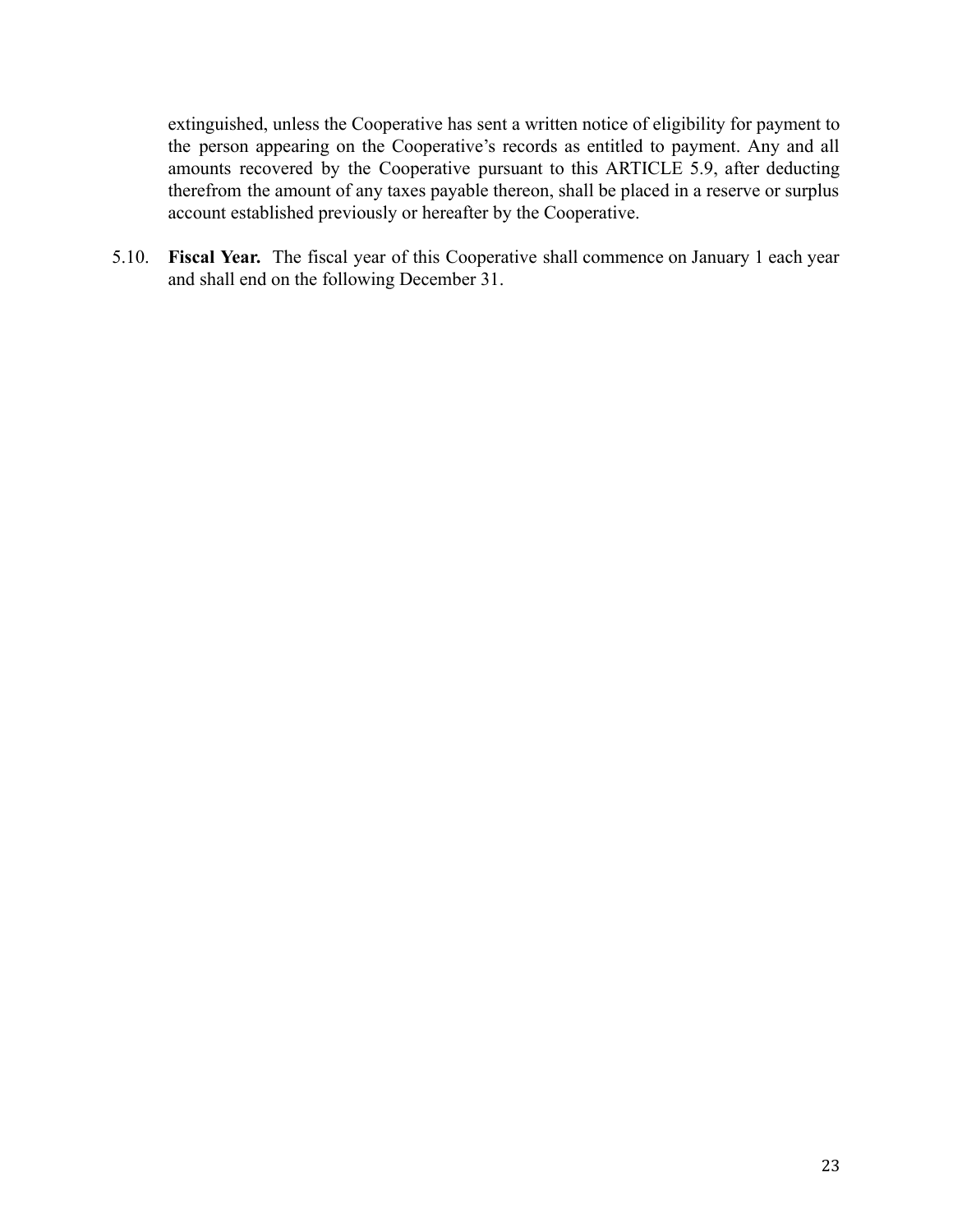## **ARTICLE VI DISSOLUTION, MERGER OR SALE OF THE COOPERATIVE**

- <span id="page-23-0"></span>6.1. **DISSOLUTION.** Upon dissolution or liquidation (not including sale or merger as provided in Sections 6.2 and 6.3 below), the debts and liabilities of the Cooperative shall first be paid according to their respective priorities, as defined by law or by agreement. Any property or proceeds remaining after discharging the debts and liabilities of the Cooperative shall be distributed to the Members in accordance with the following priorities to the extent funds are available therefor, payments within each priority to be made on a pro-rata, *pari passu* basis without regard to time of investment:
	- 6.1.1. First, to the Class C Investor Members, to the extent of any declared but un-distributed dividends, plus an amount equal to the original purchase price of Class C Preferred Stock; and then
	- 6.1.2. Second, to the Class B Employee Members an amount equal to the original purchase price of Class B Employee Stock; and then
	- 6.1.3. Finally, 50% (fifty) of the remainder to the Patron Members in an amount equal to the proportionate balance of each Patron Member's capital account balance as if made prior to the distributions in Sections 6.1, and 6.2, and 50% (fifty percent) to one or more charitable organizations, selected by the Board.
- 6.2. **Board and Member Approval of Merger, Sale, Dissolution, Consolidation, or Share or Equity Capital Exchange**. Except as otherwise provided in Section 6.3, if the Cooperative is a party to a plan of merger, sale of all or substantially all of the Cooperative's assets, consolidation, dissolution, or share or equity capital exchange, such plan shall first be approved by an **eighty percent (80%) vote** of all the Directors on the Board and then approved by an **eighty percent (80%) vote** of the Members eligible to vote, whether present and voting in person or voting by mail, email, or other permitted electronic means.
- 6.3. **Merger of Cooperative Subsidiary**. The Board of Directors may approve, in its discretion, by an affirmative **eighty percent (80%) vote** and without further membership approval or consent, a plan of merger of a subsidiary of the Cooperative into the Cooperative if the Cooperative owns one hundred percent (100%) of the voting shares, memberships, or interests in the subsidiary and the Cooperative has the right to vote on behalf of the subsidiary; except, that if, as a result of the merger, the voting shares, memberships or other interests of the members of the Cooperative would be materially altered, then the Members shall have the right to vote on the plan of merger in a manner consistent with the provisions of Section 6.2.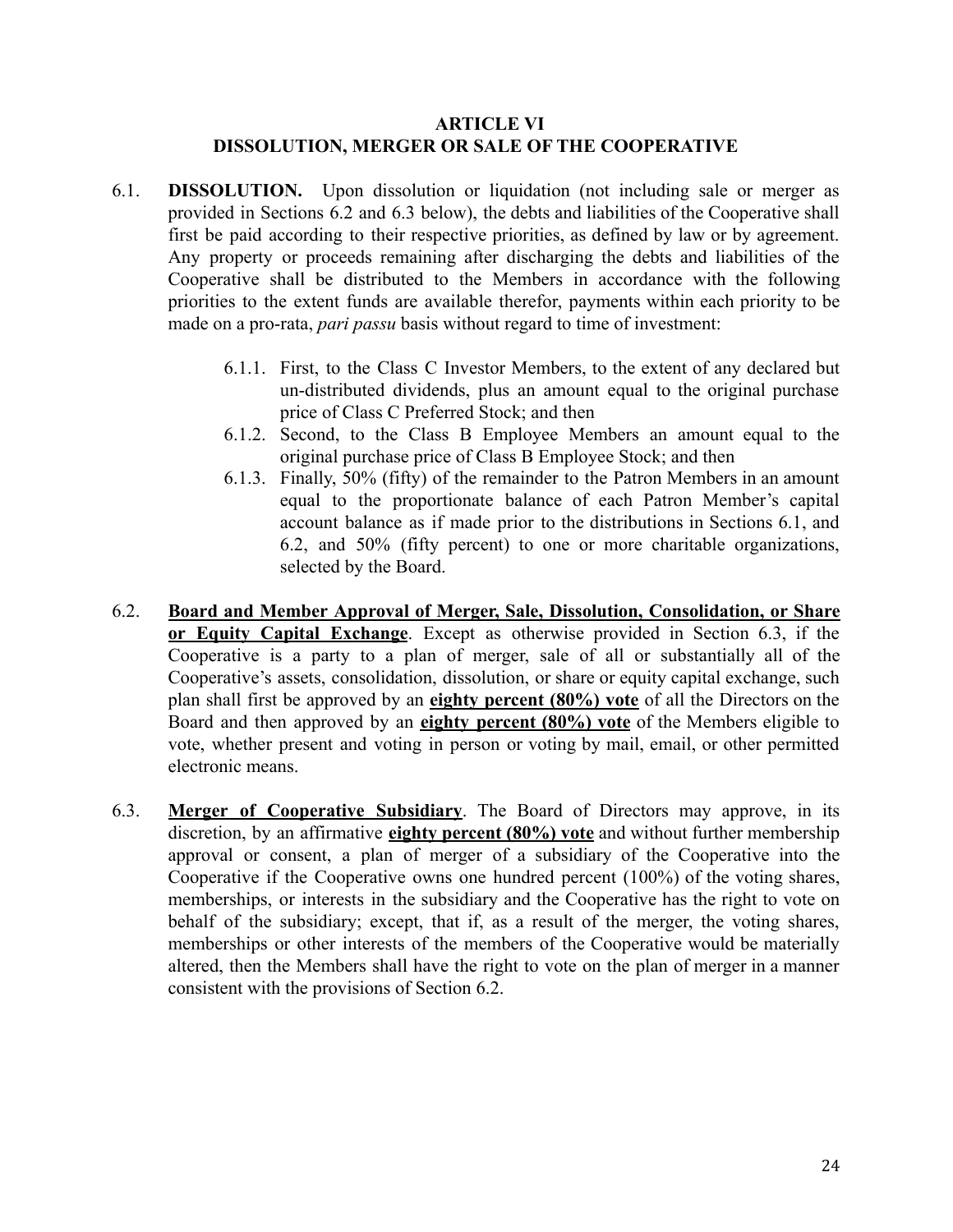# **ARTICLE VII AMENDMENTS**

<span id="page-24-0"></span>Amendments to these Bylaws or to the Articles of Incorporation may be accomplished by either one of the following methods:

- 7.1. **Board Amendment**. Amendments to these Bylaws or the Articles shall be proposed and approved by an **80% (eighty percent) vote** of all Directors on the Board, provided that additional approval of the voting Members present at a meeting of the voting Members properly called pursuant to ARTICLE II of these Bylaws shall be required for any amendment of the Articles of Incorporation and any amendment of the Bylaws that modifies:
	- 7.1.1. The equity capital structure of the Cooperative, including the rights of the Members to share in profits or distributions, or the relative rights, preferences, and restrictions granted to or imposed upon one or more classes, or voting groups of similarly situated Members;
	- 7.1.2. The transferability of a member's interest;
	- 7.1.3. The manner or method of allocation of profits or losses among Members; or
	- 7.1.4. The quorum for a meeting and the rights of voting and governance.
- 7.2. **Member Approved Amendment**. If an amendment to the Articles or Bylaws requires Member approval pursuant to Section 10.1 above, or if upon presentment of a petition presented to the Secretary or to the Board, and signed by **50% (fifty percent)** of the Patron Members, an amendment to these Bylaws shall become effective as follows: If notice of the character of a proposed amendment required by law or properly presented to the Board by petition from the Members has been given in the notice of a meeting, the Articles of Incorporation or these Bylaws may be altered or amended at any regular or special meeting of the Members by the affirmative vote of **eighty percent (80%) vote** of the Members present, or voting by mail or email, and by the affirmative vote of **eighty percent (80%) vote** of all Directors on the Board , provided the Members so voting have received the exact wording of the amendments.
- 7.3. **Distribution of Bylaws and Amendments.** After adoption of these Bylaws or an amendment, a copy of these Bylaws or the amendment, as the case may be, shall be provided to each Member and other person qualified to share in the Cooperative's Net Margins and to each person who later becomes a Member or person qualified to share in the Cooperative's Net Margins as shown on the books of record of the Cooperative.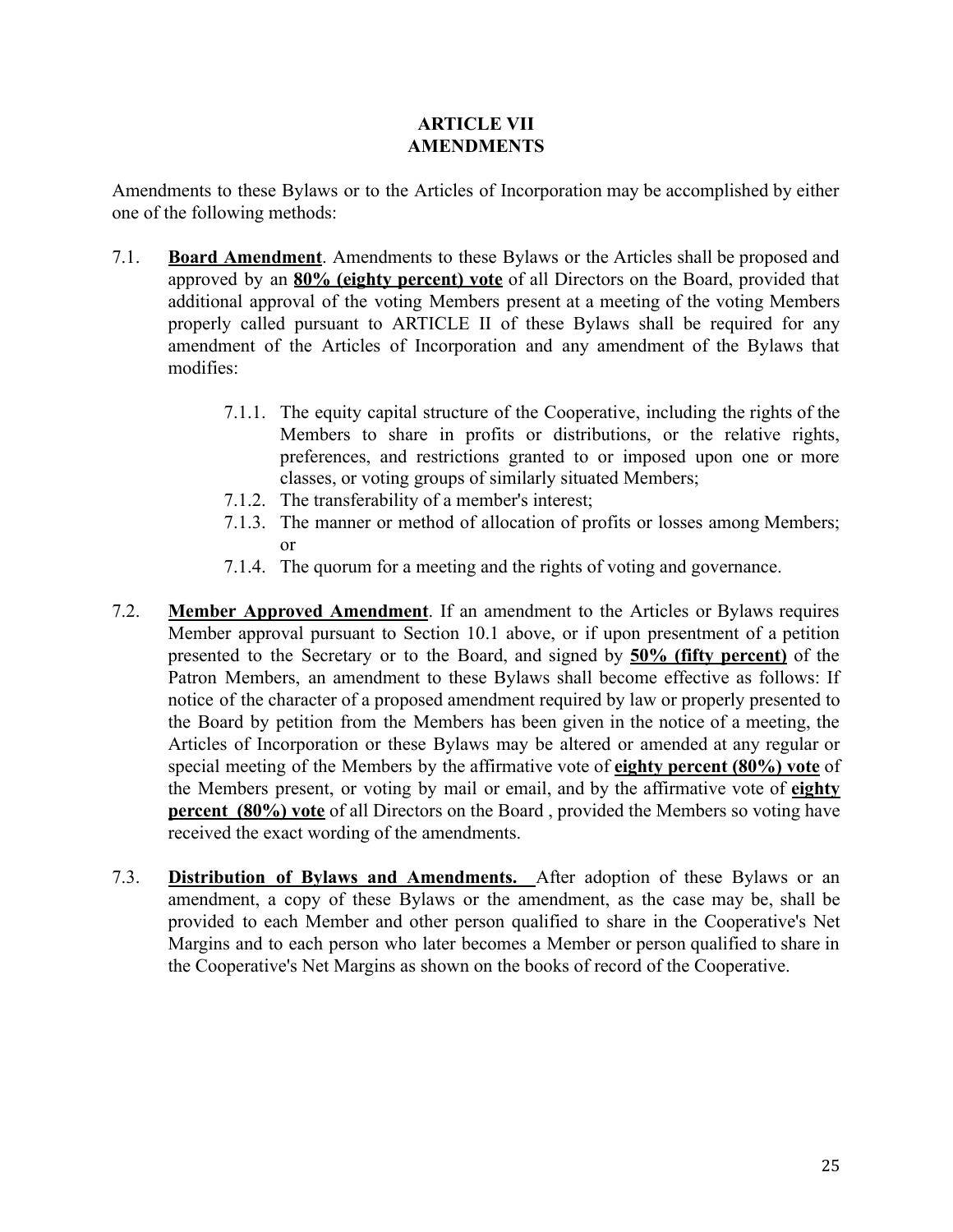## **ARTICLE VIII NOTICES, RIGHT TO INFORMATION, AND CONFIDENTIALITY**

- <span id="page-25-0"></span>8.1. **Notices.** Unless specified otherwise, all notices and other communications given or made pursuant to these Bylaws shall be in writing and shall be deemed effectively delivered: (a) when hand delivered, upon personal delivery to the party to be notified, (b) when sent by confirmed electronic mail if sent during normal business hours of the recipient, and if not so confirmed or when sent by electronic mail not requiring confirmation, then on the next business day, (c) five (5) days after having been sent by registered or certified mail, return receipt requested, postage prepaid, or (d) one (1) day after deposit with a nationally recognized overnight courier, specifying next day delivery, with written verification of receipt.
- 8.2. **Right to Information.** The Cooperative shall maintain in record available at its principal office such information as is required by law. The Cooperative may maintain additional information in record but shall not be required to make the same available unless required by law. The Cooperative strives to balance the privacy interest of its Members with the right to access information by the same. The Cooperative shall entertain requests for information by members and former members in accordance with applicable law. A member or former member making a valid request for information under this section and subject to applicable law, shall be solely responsible for paying or reimbursing the Cooperative for the reasonable costs associated with copying documents, including and limited to the cost of equipment, labor and materials.
- 8.3. **Confidentiality.** Without limiting the generality of the foregoing, Members and former Members, shall at all times maintain in strict confidence and promise to not disclose any person or entity not otherwise entitled to receive such information any and all information received by or through the Cooperative, pertaining to the records of the Cooperative, its Members, and the operations, activities or transactions of the same. Each Member and former Member, whether receiving information consequent to a valid request for information under this section, or through its activities with or through the Cooperative, shall further ensure that any information transmitted or communicated to an attorney or other agent of such Member, shall be kept in confidence to the same degree and extent as the Member or former Member is or would be bound by this section. All membership information, fee schedules, financial information, correspondence and all other Cooperative documents and information furnished to the Member by the Cooperative will be kept in strict confidence.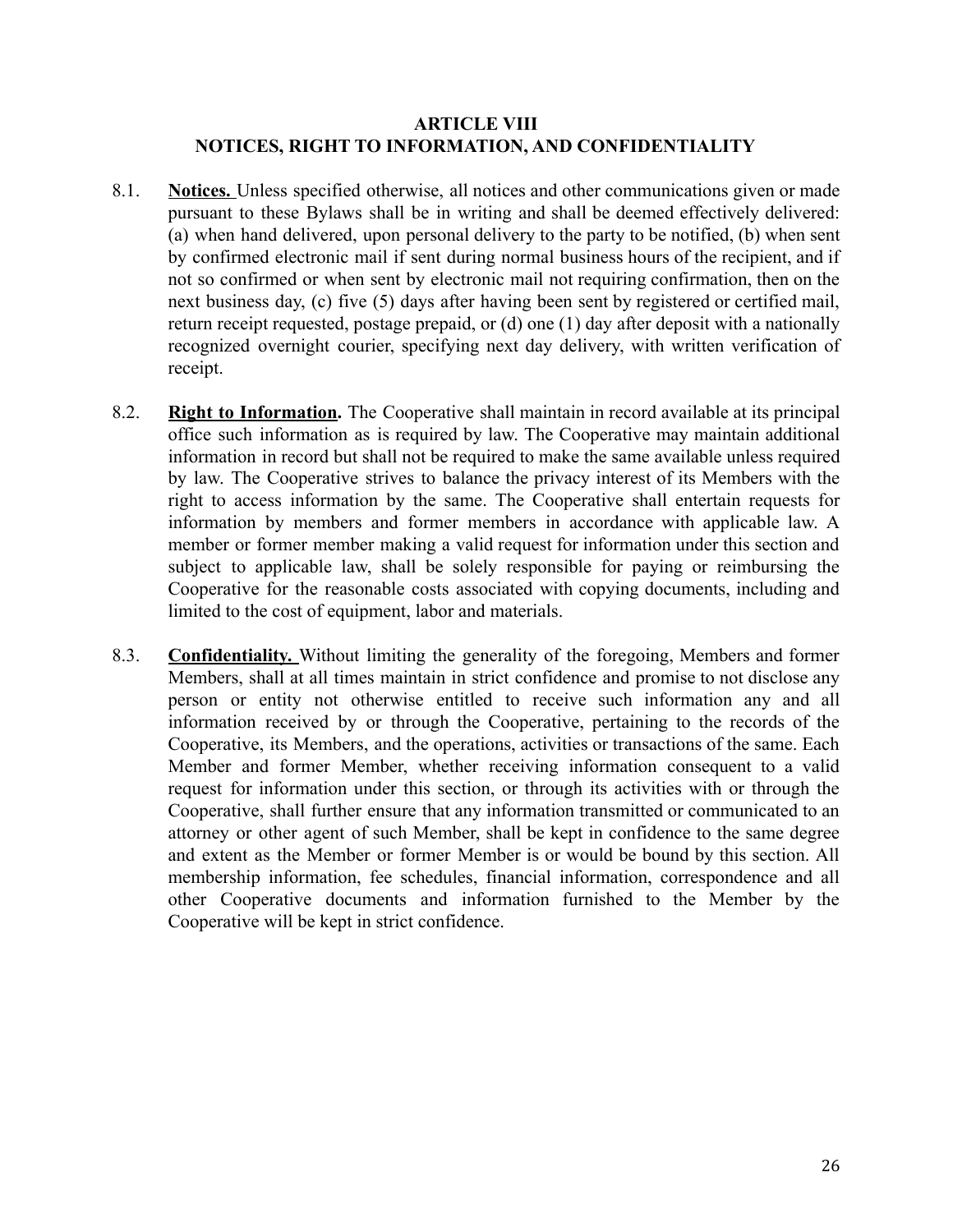## **ARTICLE IX GENDER-NEUTRAL PRONOUNS**

<span id="page-26-0"></span>The gender-neutral pronoun "they/them/their" is used throughout these Bylaws and shall be deemed to include all genders. Words used in these Bylaws in the singular shall be deemed to include the plural and vice versa unless a different meaning is plainly required by the context. The [headings](https://www.lawinsider.com/clause/headings-for-convenience-only) and subheadings and the division into articles and sections is for convenience of reference only and are not to be used in construing this instrument or any provision thereof.

\* \* \* \* \*